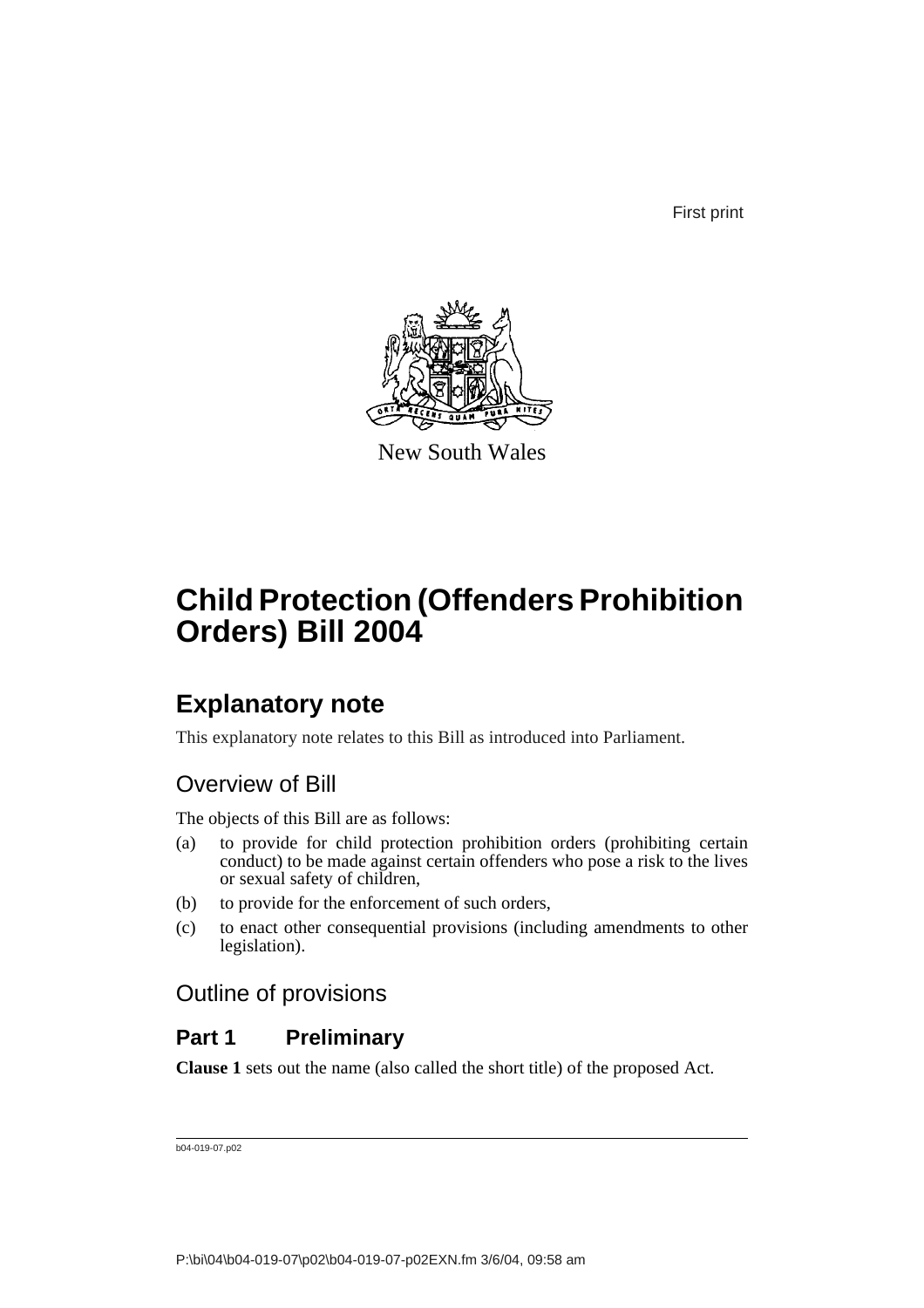Explanatory note

**Clause 2** provides for the commencement of the proposed Act on a day or days to be appointed by proclamation.

**Clause 3** defines words and expression used in the proposed Act. Among other definitions, the proposed section defines a person as posing a *risk to the lives or sexual safety of one or more children or children generally* if there is a risk that the person may commit a registrable offence against or in respect of a child or children.

## **Part 2 Child protection prohibition orders**

**Clause 4** enables the Commissioner of Police to apply to a Local Court for a child protection prohibition order (a *prohibition order*) prohibiting a registrable person from engaging in specified conduct. This includes interim child protection prohibition orders (*interim prohibition orders*). A *registrable person* is a person who is a registrable person under the *Child Protection (Offenders Registration) Act 2000* ie a person who has committed a serious offence relating to a child that is specified in that Act (such as murder or a sexual offence).

**Clause 5** provides that a Local Court may make an order prohibiting a person from engaging in specified conduct (other than an interim prohibition order) if it is satisfied that the person is a registrable person, and that, on the balance of probabilities, there is reasonable cause to believe, having regard to the nature and pattern of the conduct of the person, that the person poses a risk to the lives or sexual safety of one or more children, or children generally, and the making of the order will reduce that risk. Such an order may only be granted in respect of an offender under the age of 18 years (a *young registrable person*) if the Local Court is satisfied that all other reasonably appropriate means of managing the conduct of the offender have been considered before the order was sought. The proposed section also sets out other matters to be considered by the Local Court.

**Clause 6** provides that a prohibition order (other than an interim prohibition order) is to be for a term of not more than 5 years or, in the case of a young registrable person, 2 years.

**Clause 7** provides for the making of interim prohibition orders against registrable persons by a Local Court. An interim prohibition order may be made in the absence of the registrable person but a further hearing must be held as soon as practicable after the interim prohibition order is made.

**Clause 8** sets out examples of conduct that a prohibition order may prohibit, including associating with or other conduct with specified persons or kinds of persons, being in specified locations or kinds of locations, engaging in specified behaviour and being in specified employment or employment of a specified kind.

Explanatory note page 2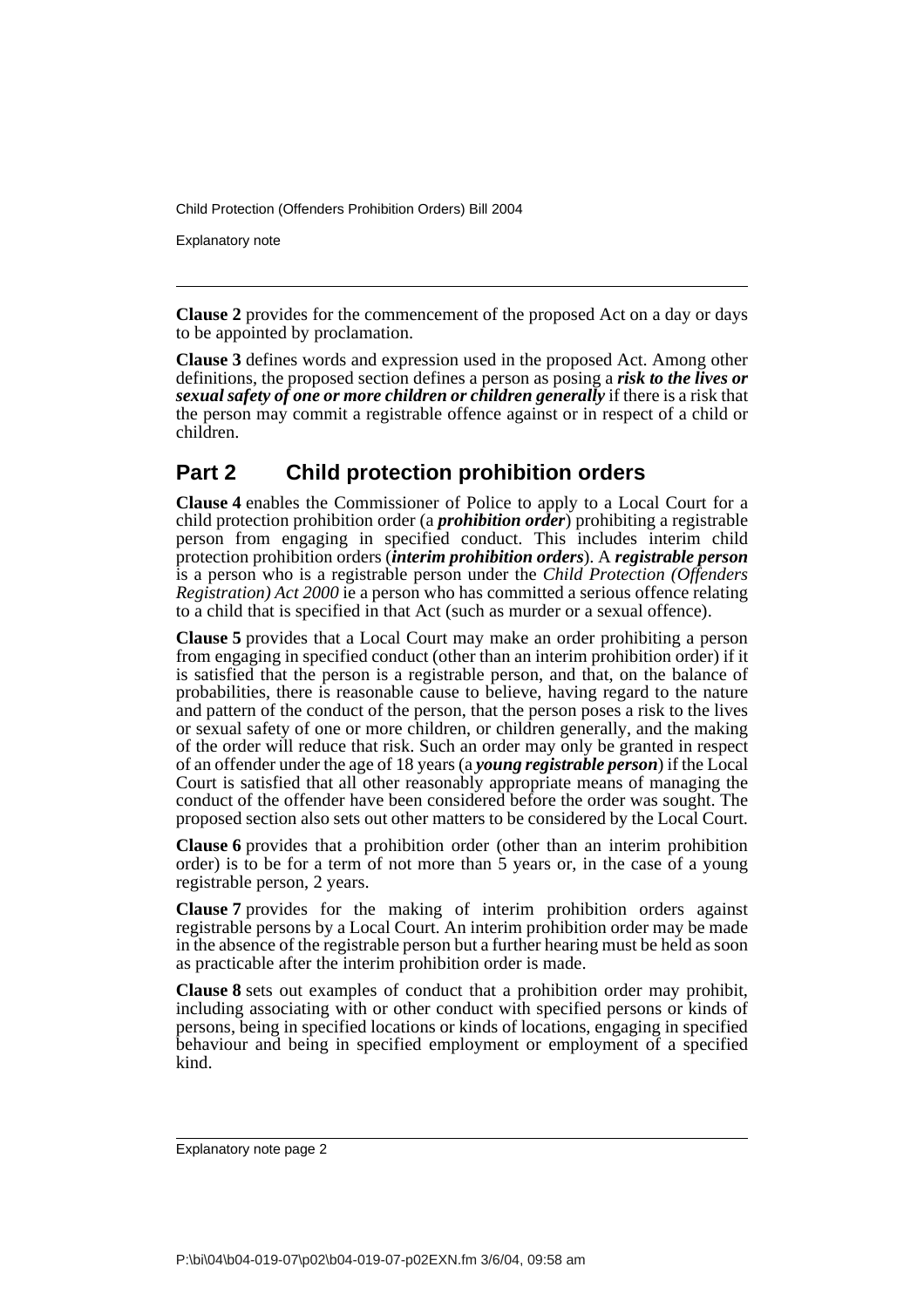Explanatory note

**Clause 9** requires a Local Court that makes a prohibition order to ensure that all reasonable steps are taken to explain to the registrable person his or her obligations and the consequences that may follow if the registrable person fails to comply with those obligations.

**Clause 10** provides for the making of a prohibition order by consent if the applicant and registrable person consent to it being made. A Local Court is not required to conduct a hearing before it makes a prohibition order by consent unless it is of the opinion that it is in the interests of justice to conduct the hearing.

**Clause 11** enables both the Commissioner of Police and the registrable person to apply to a Local Court for the variation or revocation of a prohibition order. It also enables the Local Court to vary or revoke a prohibition order if an application is made.

**Clause 12** requires the registrar of a Local Court to cause a copy of an order that makes or varies or revokes a prohibition order that is made in the absence of the registrable person to be served on the registrable person.

**Clause 13** makes it an offence for a person subject to a prohibition order, without reasonable excuse, to contravene the prohibition order. The maximum penalty will be 100 penalty units (currently \$11,000) or 2 years imprisonment, or both. The proposed section also confers on a police officer the power to arrest a person if the police officer suspects on reasonable grounds that the person has committed an offence under the proposed section.

**Clause 14** provides that proceedings for an application under the proposed Part are to be heard in the absence of the public.

**Clause 15** provides that an appeal against an order under the proposed Act does not operate to stay the order, unless the court to which the appeal is made so orders.

**Clause 16** enables the Commissioner of Police to require government agencies to provide to the Commissioner information held by them relevant to the assessment of the risk posed by a registrable person to the lives or sexual safety of children. A government agency is not required to give information that is subject to legal or other professional privilege.

### **Part 3 Miscellaneous**

**Clause 17** provides that the Police Commissioner may not delegate the power to make an application for a prohibition order against a young registrable person to a member of NSW Police other than a person of or above the rank of inspector having responsibility for child protection matters.

Explanatory note page 3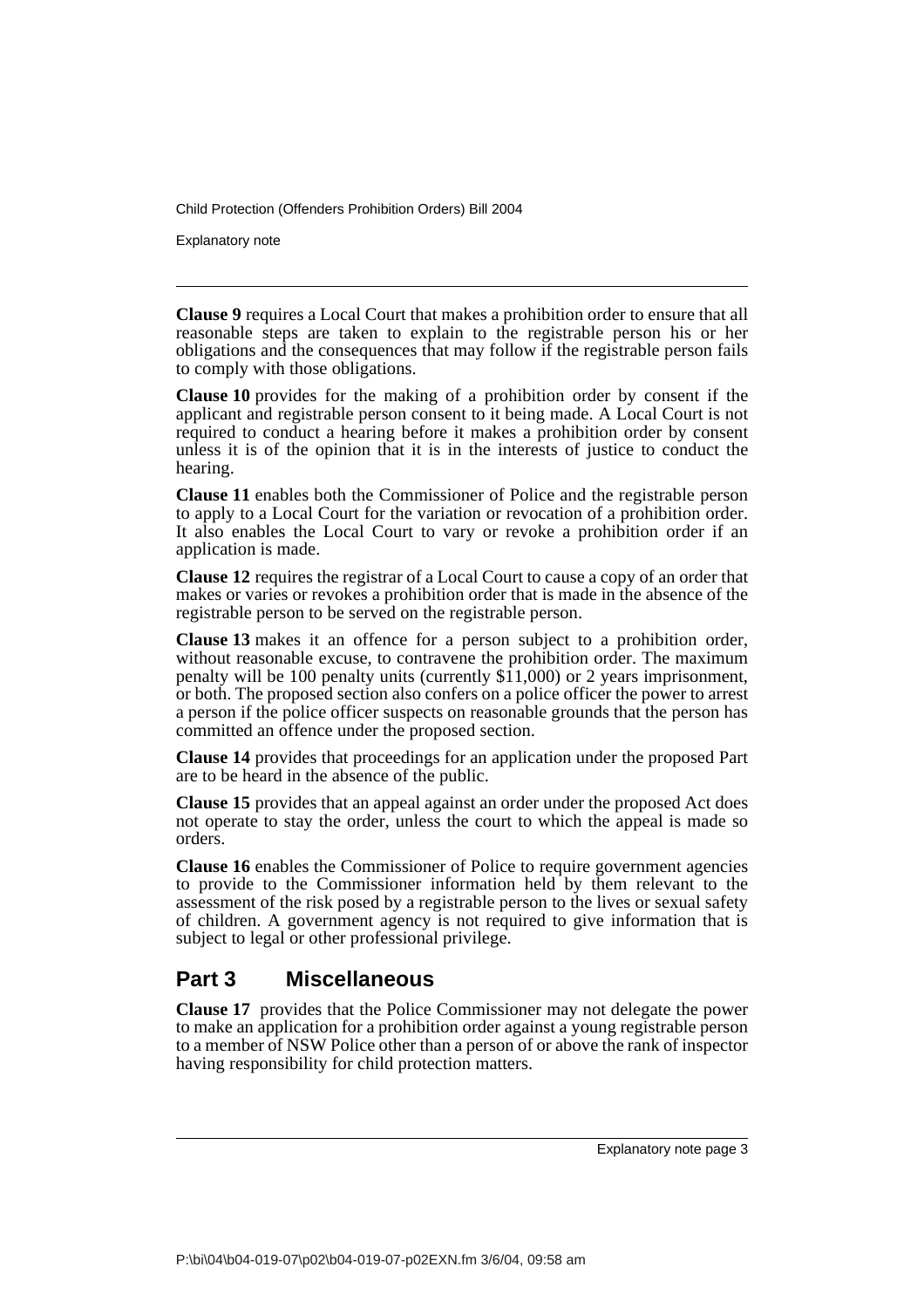Explanatory note

**Clause 18** makes it an offence to publish in relation to any proceedings relating to any order information, including information that may identify a person as a person against whom an order is sought or made, the name of any victim of a registrable offence committed by the registrable person, the name of a person who might be at risk and any matter that may identify those persons. The maximum penalty will be 100 penalty units (currently \$11,000) or 2 years imprisonment, or both. The proposed section also provides for matter to be published with the authority of the Local Court or to other specified persons.

**Clause 19** enables regulations to be made for or with respect to the recognition in New South Wales of orders made by courts of other jurisdictions that are similar in nature to prohibition orders.

**Clause 20** provides that proceedings for an offence under the proposed Act are to be dealt with summarily before a Local Court.

**Clause 21** contains a general regulation-making power for the purposes of the proposed Act.

**Clause 22** is a formal provision that gives effect to the Schedule of amendments to other Acts.

**Clause 23** is a formal provision that gives effect to the Schedule of savings and transitional provisions.

**Clause 24** provides for the Minister to review the proposed Act as soon as possible after the period of 5 years from the date of assent to the proposed Act.

## **Schedule 1 Amendment of other Acts**

**Schedule 1.1** amends the *Child Protection (Offenders Registration) Act 2000* to recommence or extend the reporting obligations of a registrable person under that Act for any period during which the registrable person is subject to a prohibition order or an interim prohibition order.

**Schedule 1.2** amends the *Commission for Children and Young People Act 1998* to include prohibition orders in the matters included in employment screening and accordingly in the functions of the Commission for Children and Young People in relation to employment screening (including collection of data and maintaining a database). It also enables the Commissioner of Police to disclose to that Commission, and to approved employers or employer-related bodies, information relating to prohibition orders.

Explanatory note page 4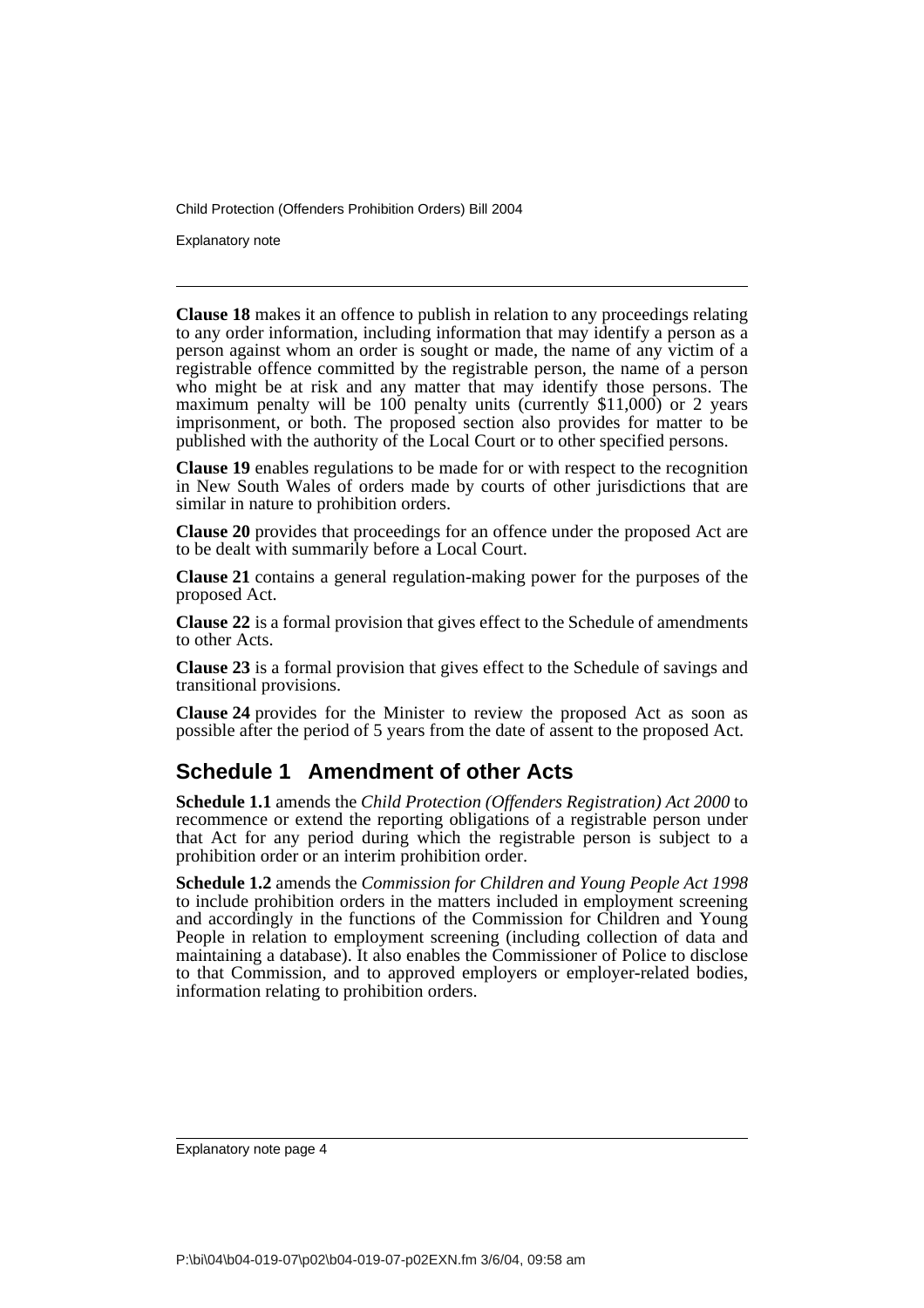Explanatory note

**Schedule 1.3** amends the *Evidence (Children) Act 1997* to apply the rights of children to give evidence by means of closed-circuit television or similar technology, and to the presence of a supportive person while giving evidence, to proceedings related to applications for orders under the proposed Act.

**Schedule 1.4** amends the *Local Courts Act 1982* to make it clear that Part 6 of that Act (which sets out procedures for application proceedings in Local Courts) applies to applications for orders under the proposed Act.

## **Schedule 2 Savings and transitional provisions**

**Schedule 2** enables regulations of a savings and transitional nature to be made as a consequence of the proposed Act. It also makes it clear that the proposed Act applies to or in respect of persons who were registrable persons immediately before the commencement of the proposed Act.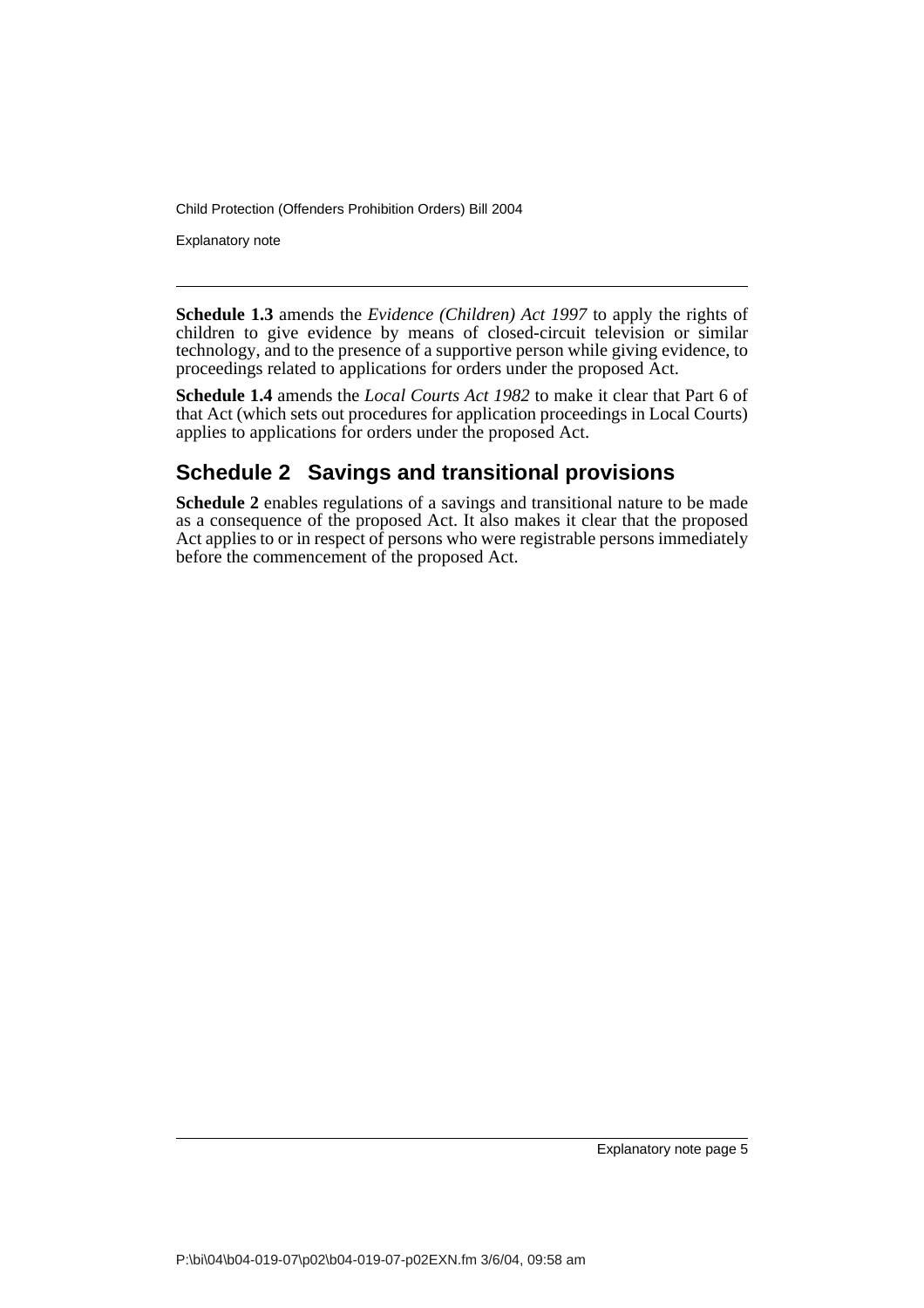Explanatory note

Explanatory note page 6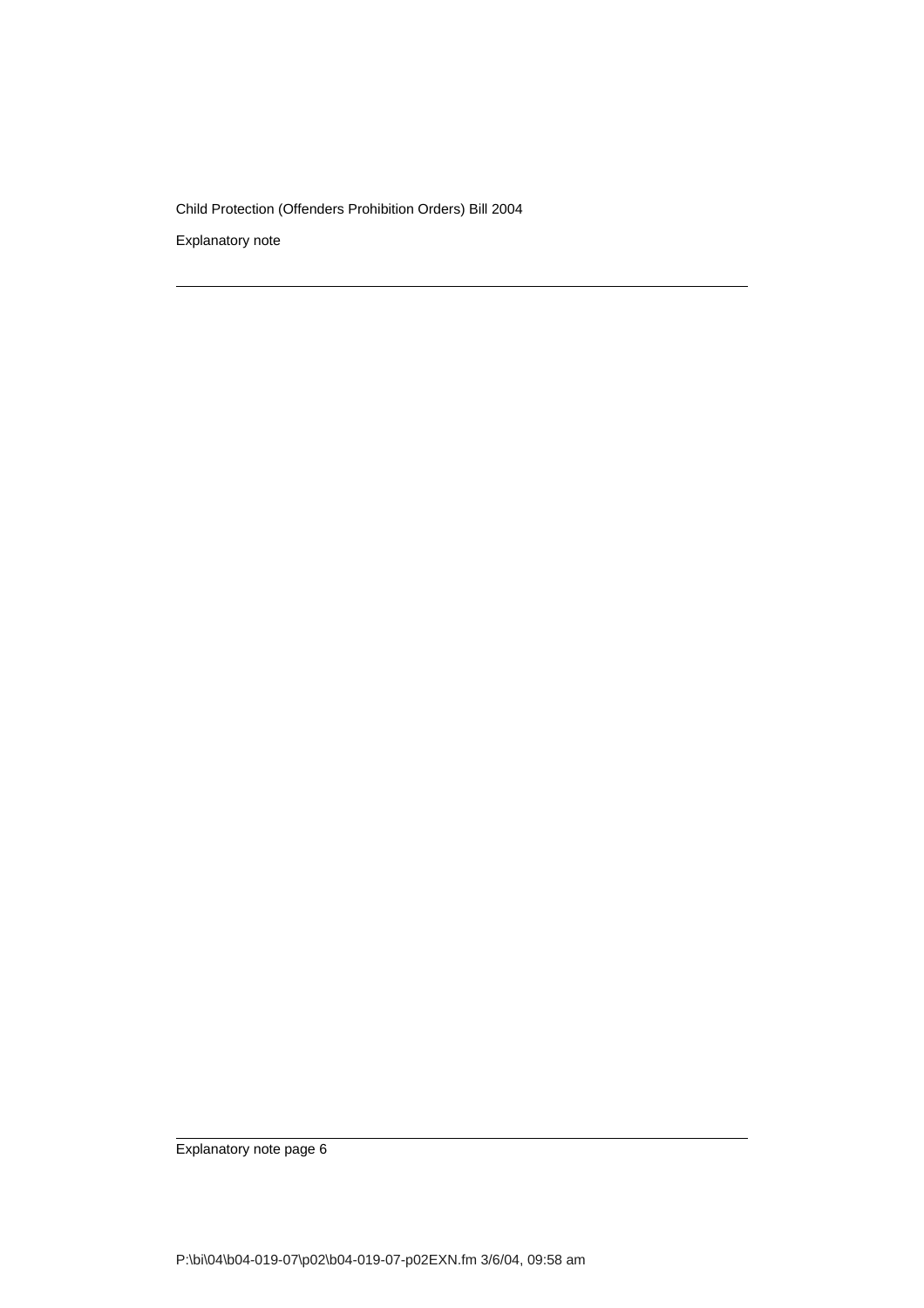First print



New South Wales

# **Child Protection (Offenders Prohibition Orders) Bill 2004**

# **Contents**

|        |    |                                                              | Page |
|--------|----|--------------------------------------------------------------|------|
| Part 1 |    | <b>Preliminary</b>                                           |      |
|        | 1  | Name of Act                                                  | 2    |
|        | 2  | Commencement                                                 | 2    |
|        | 3  | Definitions                                                  | 2    |
| Part 2 |    | <b>Child protection prohibition orders</b>                   |      |
|        | 4  | Commissioner of Police may apply for orders                  | 3    |
|        | 5  | Local Court may make child protection prohibition order      | 3    |
|        | 6  | Term of prohibition orders                                   | 4    |
|        |    | Interim prohibition orders                                   |      |
|        | 8  | Conduct that may be the subject of orders                    | 5    |
|        | 9  | <b>Explanation of orders</b>                                 | 5    |
|        | 10 | Orders by consent                                            | 6    |
|        | 11 | Variation or revocation of prohibition orders                | 6    |
|        | 12 | Notification of orders made in absence of registrable person |      |

b04-019-07.p02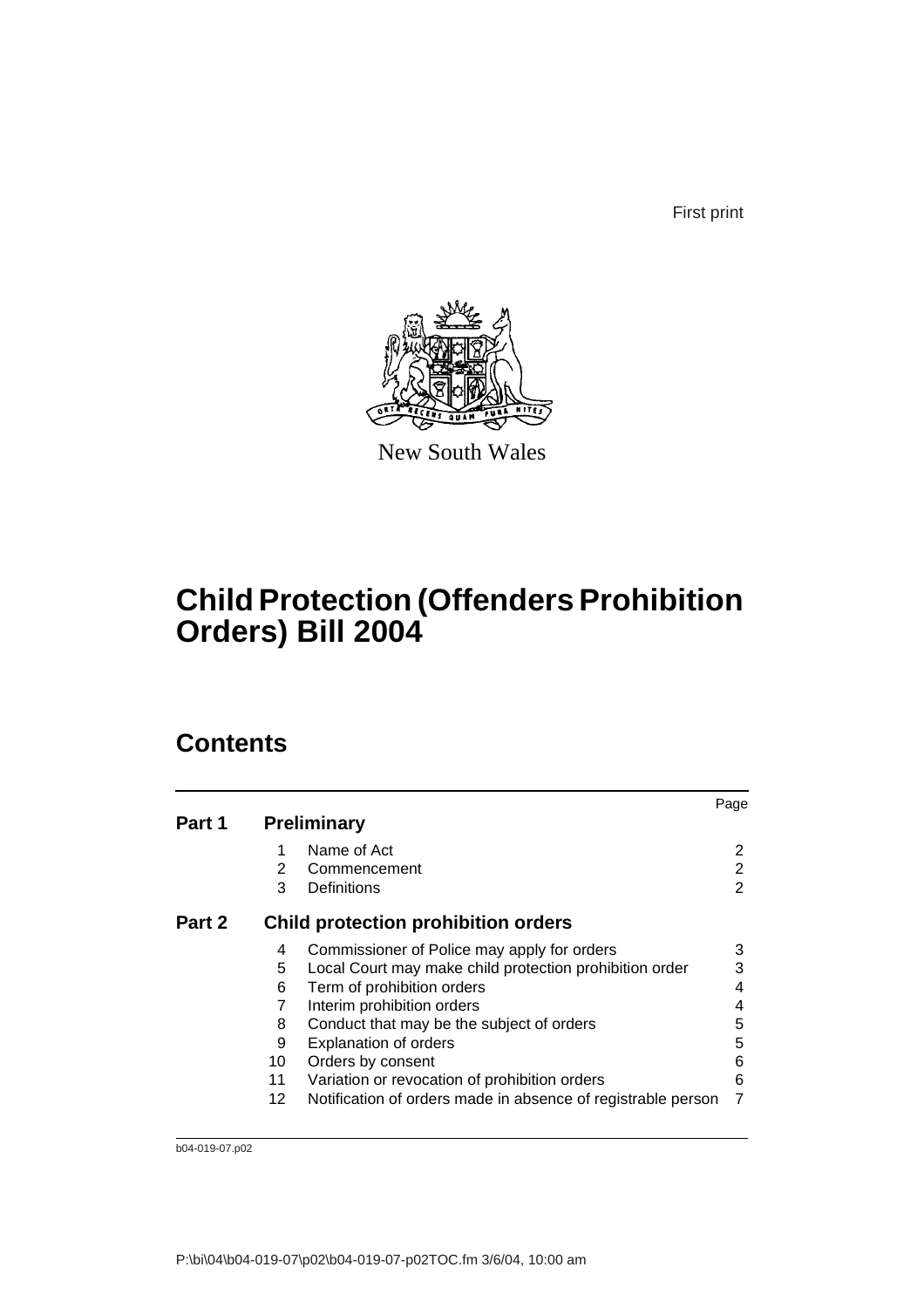**Contents** 

|                   |                                                                              | Page |
|-------------------|------------------------------------------------------------------------------|------|
| 13                | Contravention of orders                                                      |      |
| 14                | Applications not to be determined in public                                  |      |
| 15                | Appeal does not stay order                                                   | 8    |
| 16                | Information relating to registrable persons                                  | 8    |
| Part 3            | <b>Miscellaneous</b>                                                         |      |
| 17                | Applications for orders against young registrable persons                    | 9    |
| 18                | Restriction on publication of identity of registrable persons<br>and victims | 9    |
| 19                | Recognition of prohibition orders made in other jurisdictions                | 10   |
| 20                | Nature of proceedings for offences                                           | 10   |
| 21                | Regulations                                                                  | 11   |
| 22                | Amendment of other Acts                                                      | 11   |
| 23                | Savings and transitional provisions                                          | 11   |
| 24                | Review of Act                                                                | 11   |
| <b>Schedule 1</b> | <b>Amendment of other Acts</b>                                               | 12   |
| <b>Schedule 2</b> | <b>Savings and transitional provisions</b>                                   | 15   |

Contents page 2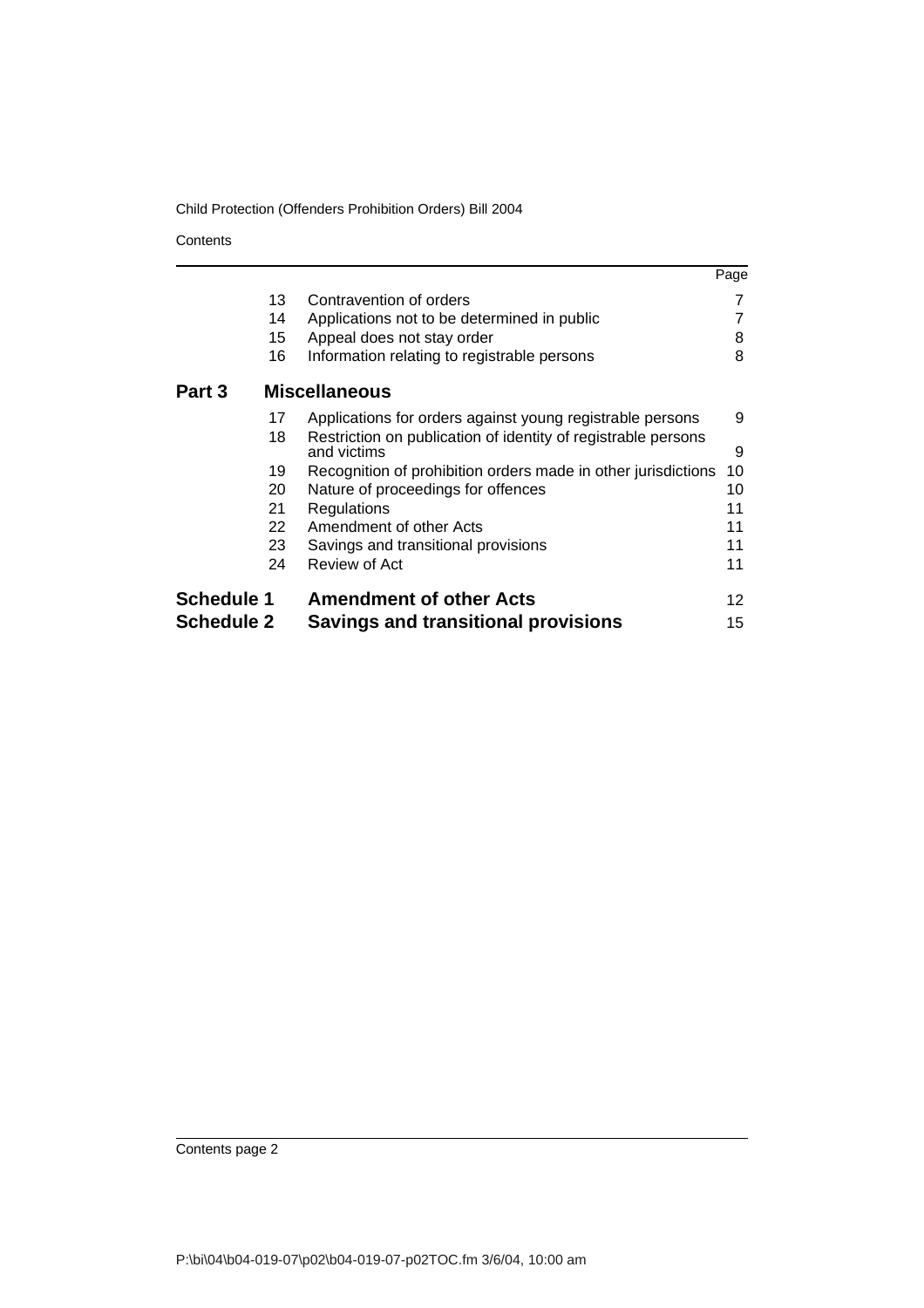

New South Wales

# **Child Protection (Offenders Prohibition Orders) Bill 2004**

No , 2004

### **A Bill for**

An Act with respect to orders prohibiting certain offenders who pose a risk to the lives or sexual safety of children from engaging in specified conduct; and for other purposes.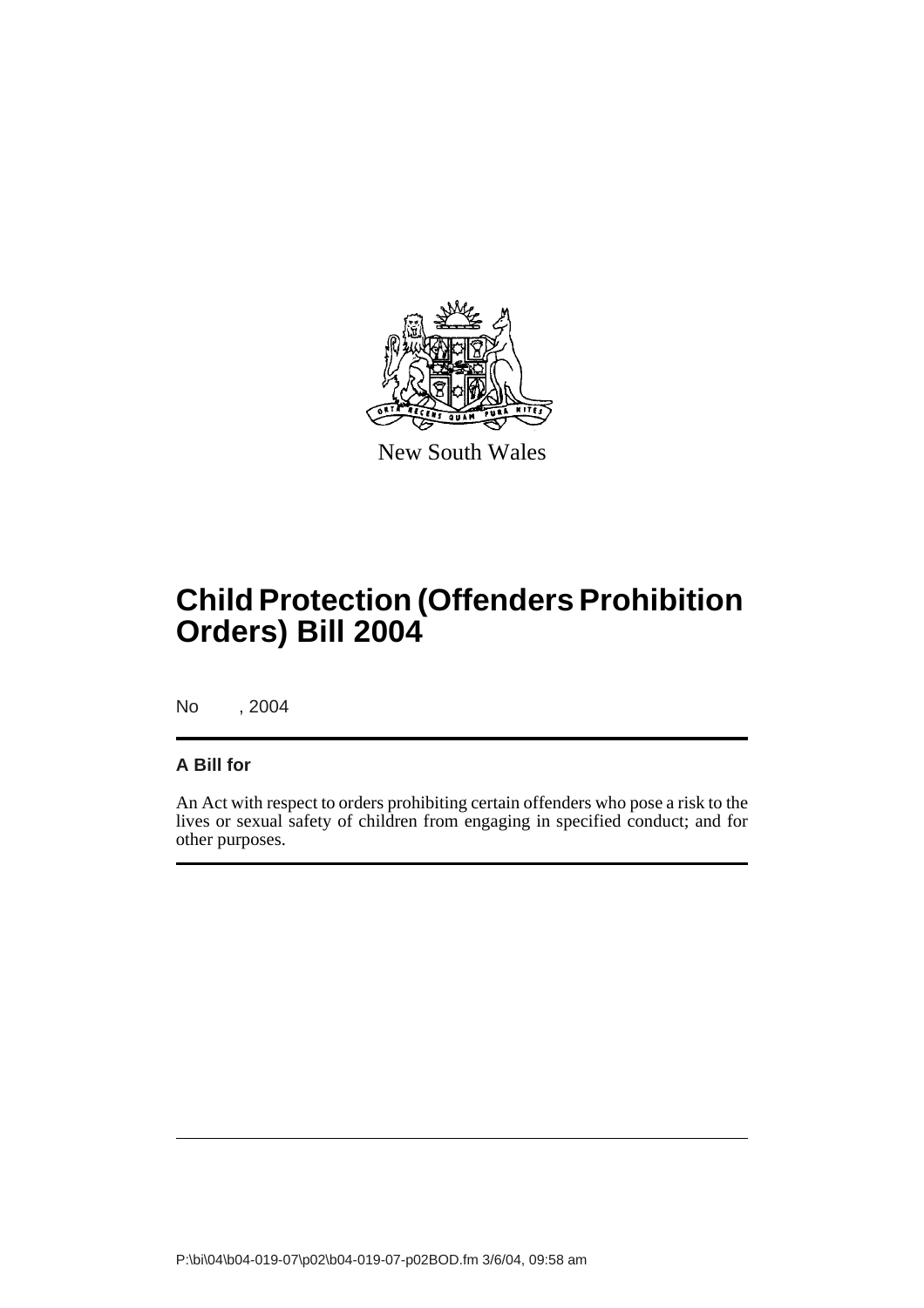Part 1 Preliminary

<span id="page-9-3"></span><span id="page-9-2"></span><span id="page-9-1"></span><span id="page-9-0"></span>

| The Legislature of New South Wales enacts:<br><b>Preliminary</b><br>Part 1 |                                                                                                 |                                                                                                                                                                                                                                                                                            | 1                    |
|----------------------------------------------------------------------------|-------------------------------------------------------------------------------------------------|--------------------------------------------------------------------------------------------------------------------------------------------------------------------------------------------------------------------------------------------------------------------------------------------|----------------------|
|                                                                            |                                                                                                 |                                                                                                                                                                                                                                                                                            | 2                    |
| 1                                                                          | <b>Name of Act</b>                                                                              |                                                                                                                                                                                                                                                                                            | 3                    |
|                                                                            |                                                                                                 | This Act is the Child Protection (Offenders Prohibition Orders)<br>Act 2004.                                                                                                                                                                                                               | 4<br>5               |
| $\mathbf{2}$                                                               |                                                                                                 | <b>Commencement</b>                                                                                                                                                                                                                                                                        | 6                    |
|                                                                            |                                                                                                 | This Act commences on a day or days to be appointed by<br>proclamation.                                                                                                                                                                                                                    | 7<br>8               |
| 3                                                                          |                                                                                                 | <b>Definitions</b>                                                                                                                                                                                                                                                                         | 9                    |
|                                                                            | (1)                                                                                             | In this Act:                                                                                                                                                                                                                                                                               | 10                   |
|                                                                            |                                                                                                 | <i>child</i> means any person who is under the age of 18 years.                                                                                                                                                                                                                            | 11                   |
|                                                                            |                                                                                                 | <i>conduct</i> includes an act or omission or a course of conduct.                                                                                                                                                                                                                         | 12                   |
|                                                                            |                                                                                                 | <i>exercise</i> a function includes perform a duty.                                                                                                                                                                                                                                        | 13                   |
|                                                                            |                                                                                                 | <i>function</i> includes a power, authority or a duty.                                                                                                                                                                                                                                     | 14                   |
|                                                                            |                                                                                                 | <i>government agency</i> includes any public or local authority.                                                                                                                                                                                                                           | 15                   |
|                                                                            |                                                                                                 | <i>interim prohibition order</i> means an interim child protection<br>prohibition order granted under section 7.                                                                                                                                                                           | 16<br>17             |
|                                                                            |                                                                                                 | <i>prohibition order</i> means a child protection prohibition order<br>granted under section 5, and includes an interim prohibition order.                                                                                                                                                 | 18<br>19             |
|                                                                            |                                                                                                 | <i>registrable offence</i> has the same meaning as in the <i>Child Protection</i><br>(Offenders Registration) Act 2000.                                                                                                                                                                    | 20<br>21             |
|                                                                            |                                                                                                 | <i>registrable person</i> has the same meaning as in the <i>Child Protection</i><br>(Offenders Registration) Act 2000.                                                                                                                                                                     | 22<br>23             |
|                                                                            | <i>young registrable person</i> means a registrable person who is under<br>the age of 18 years. |                                                                                                                                                                                                                                                                                            | 24<br>25             |
|                                                                            | (2)                                                                                             | For the purposes of this Act, a person poses a risk to the lives or<br>sexual safety of one or more children or children generally if there<br>is a risk that the person will engage in conduct that may constitute a<br>registrable offence against or in respect of a child or children. | 26<br>27<br>28<br>29 |
|                                                                            | (3)                                                                                             | Notes included in this Act do not form part of this Act.                                                                                                                                                                                                                                   | 30                   |
|                                                                            |                                                                                                 |                                                                                                                                                                                                                                                                                            |                      |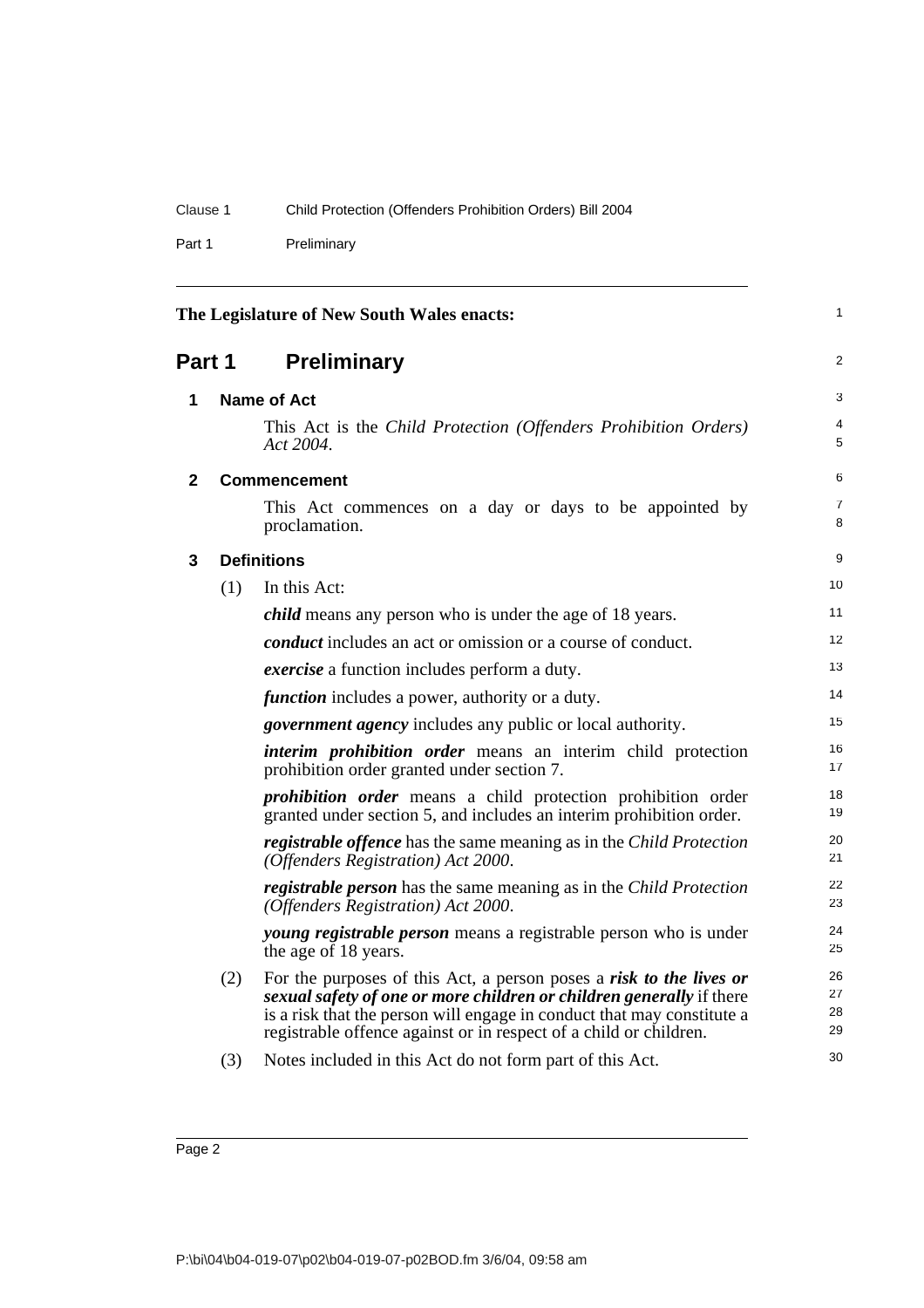Child Protection (Offenders Prohibition Orders) Bill 2004 Clause 4

Child protection prohibition orders **Part 2** 

1

## <span id="page-10-1"></span><span id="page-10-0"></span>**Part 2 Child protection prohibition orders**

#### **4 Commissioner of Police may apply for orders**

An application may be made by the Commissioner of Police to a Local Court for an order under this Part prohibiting a registrable person from engaging in specified conduct.

**Note.** Part 6 of the *Local Courts Act 1982* sets out the procedures for the making and hearing of applications and confers rights to appeal against the granting of prohibition orders.

#### <span id="page-10-2"></span>**5 Local Court may make child protection prohibition order**

- (1) A Local Court may make a child protection prohibition order prohibiting a person from engaging in conduct specified in the order if it is satisfied that the person is a registrable person and that, on the balance of probabilities:
	- (a) there is reasonable cause to believe, having regard to the nature and pattern of conduct of the person, that the person poses a risk to the lives or sexual safety of one or more children, or children generally, and
	- (b) the making of the order will reduce that risk.
- (2) A Local Court may make an order under this section against a young registrable person only if, in addition to the matters set out in subsection  $(1)$ , it is satisfied that all other reasonably appropriate means of managing the conduct of the person have been considered before the order was sought.
- (3) In determining whether to make an order under this section against a registrable person, a Local Court is to consider the following:
	- (a) the seriousness of each offence with respect to which the person is a registrable person,
	- (b) the period of time since those offences were committed,
	- (c) the age of the person when those offences were committed,
	- (d) the age of each victim of the offences when they were committed,
	- (e) the difference in age between the person and each such victim,
	- (f) the person's present age,
	- (g) the seriousness of the person's total criminal record,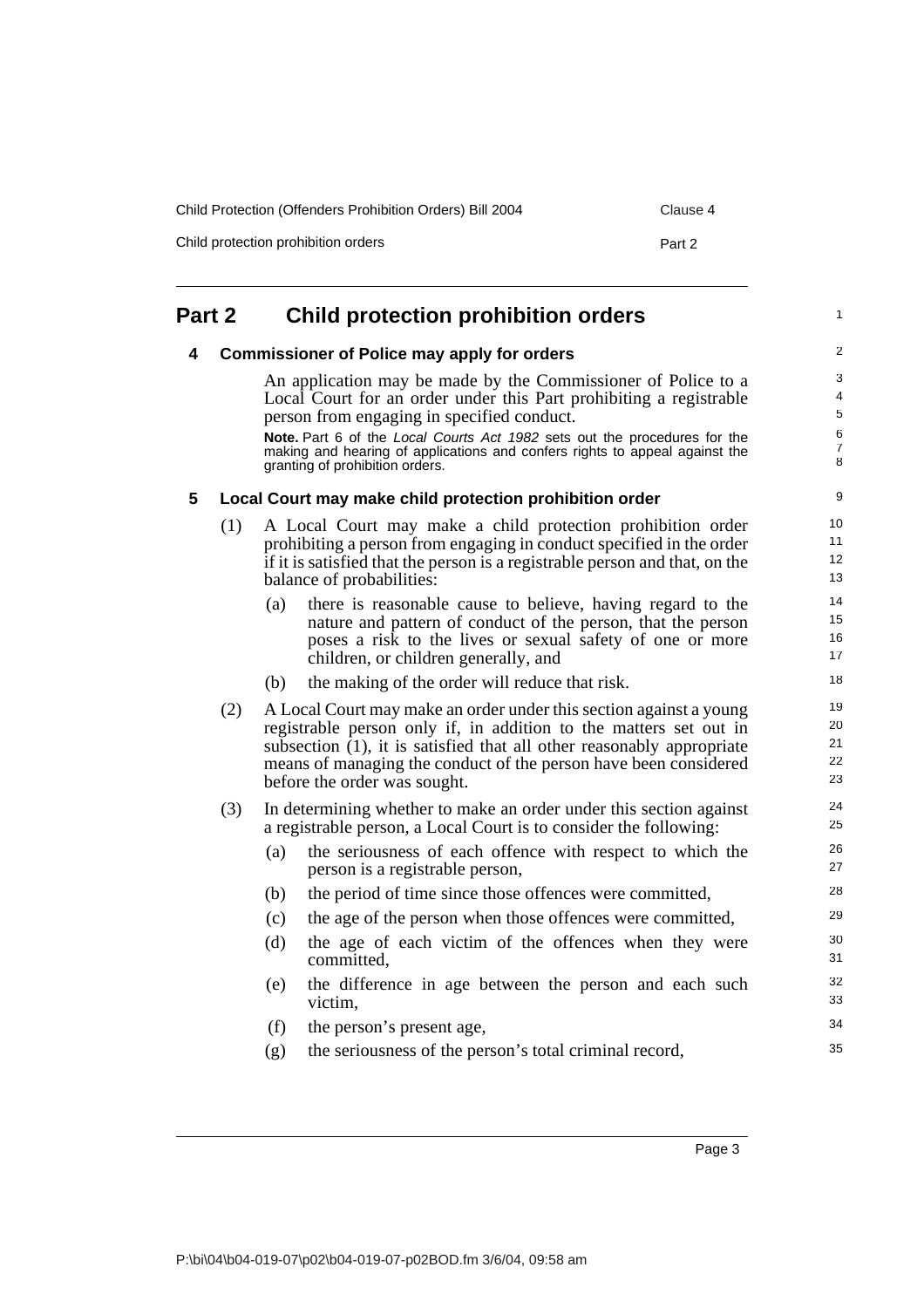Part 2 Child protection prohibition orders

<span id="page-11-1"></span><span id="page-11-0"></span>

|   |     | (h)<br>the effect of the order sought on the person in comparison<br>with the level of the risk that a further registrable offence may<br>be committed by the person,                                                                                                                                                          | 1<br>2<br>3                   |
|---|-----|--------------------------------------------------------------------------------------------------------------------------------------------------------------------------------------------------------------------------------------------------------------------------------------------------------------------------------|-------------------------------|
|   |     | to the extent that they relate to the conduct sought to be<br>(i)<br>prohibited, the circumstances of the person, including the<br>person's accommodation, employment needs and integration<br>into the community,                                                                                                             | 4<br>5<br>6<br>$\overline{7}$ |
|   |     | in the case of a young registrable person, the educational<br>(i)<br>needs of the person,                                                                                                                                                                                                                                      | 8<br>9                        |
|   |     | any other matters it thinks relevant.<br>(k)                                                                                                                                                                                                                                                                                   | 10                            |
|   | (4) | The Local Court is not required to be satisfied that the person is<br>likely to pose a risk to a particular child or children or a particular<br>class of children.                                                                                                                                                            | 11<br>12<br>13                |
|   | (5) | If a registrable person against whom an order is sought is already<br>subject to a prohibition order and no application has been made to<br>revoke the existing order, the Local Court must, if it decides to make<br>the order:                                                                                               | 14<br>15<br>16<br>17          |
|   |     | revoke the existing order and replace it with a new order<br>(a)<br>(which may contain matters relating to the existing order), or                                                                                                                                                                                             | 18<br>19                      |
|   |     | vary the existing order to include the matters with respect to<br>(b)<br>which it has decided to make the order.                                                                                                                                                                                                               | 20<br>21                      |
|   | (6) | An order is not invalidated by a failure to comply with<br>subsection $(5)$ .                                                                                                                                                                                                                                                  | 22<br>23                      |
| 6 |     | Term of prohibition orders                                                                                                                                                                                                                                                                                                     | 24                            |
|   |     | The Local Court must specify the term of a prohibition order (other<br>than an interim prohibition order) being a term of not more than<br>5 years or, in the case of a young registrable person, not more than<br>2 years, after it is made.                                                                                  | 25<br>26<br>27<br>28          |
| 7 |     | Interim prohibition orders                                                                                                                                                                                                                                                                                                     | 29                            |
|   | (1) | A Local Court may make an interim child protection prohibition<br>order prohibiting a registrable person from engaging in specified<br>conduct if it appears to the Local Court that it is necessary to do so<br>to prevent an immediate risk to the lives or sexual safety of one or<br>more children, or children generally. | 30<br>31<br>32<br>33<br>34    |
|   | (2) | An interim prohibition order may be made by a Local Court whether<br>or not:                                                                                                                                                                                                                                                   | 35<br>36                      |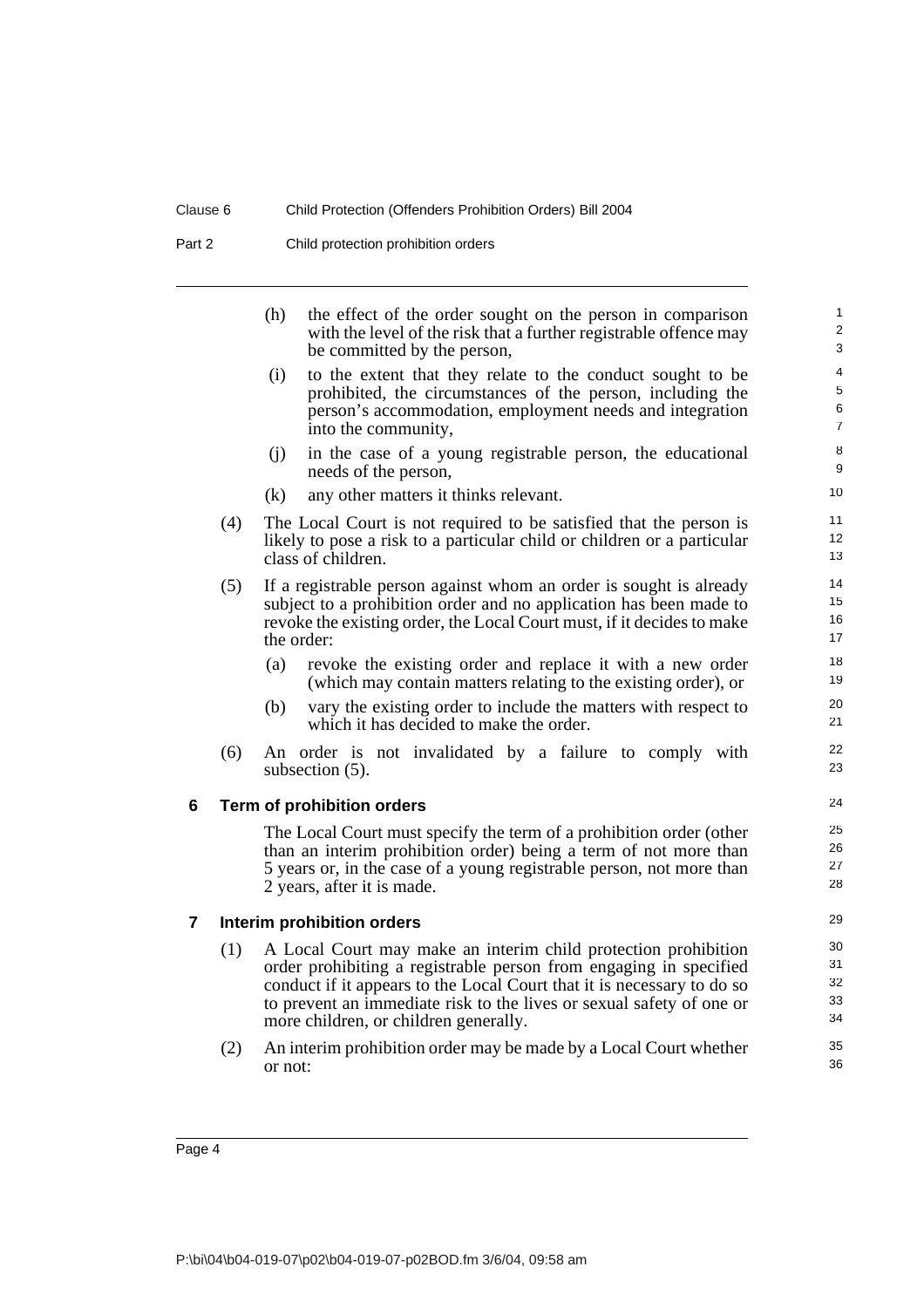| Child Protection (Offenders Prohibition Orders) Bill 2004 |  |
|-----------------------------------------------------------|--|
|-----------------------------------------------------------|--|

Child protection prohibition orders **Part 2** 

<span id="page-12-1"></span><span id="page-12-0"></span>

|   |     | the registrable person is present at the proceedings, or<br>(a)                                                                                                                                                                                                    | 1                    |
|---|-----|--------------------------------------------------------------------------------------------------------------------------------------------------------------------------------------------------------------------------------------------------------------------|----------------------|
|   |     | (b)<br>the registrable person has been given notice of the<br>proceedings.                                                                                                                                                                                         | 2<br>3               |
|   | (3) | The Local Court is not required to be satisfied that the person is<br>likely to pose a risk to a particular child or children or a particular<br>class of children.                                                                                                | 4<br>5<br>6          |
|   | (4) | If an interim prohibition order is made by a Local Court, the Court<br>must issue a court attendance notice requiring the registrable person<br>to attend the Court for a further hearing of the matter as soon as<br>practicable after the interim order is made. | 7<br>8<br>9<br>10    |
|   | (5) | At the further hearing, the Local Court may confirm the prohibition<br>order (with or without variation) or revoke it.                                                                                                                                             | 11<br>12             |
|   | (6) | An interim prohibition order remains in force until it is revoked or<br>the relevant application is withdrawn or dismissed, whichever<br>occurs first.                                                                                                             | 13<br>14<br>15       |
|   | (7) | Section 5 does not apply to an application for an order under<br>subsection $(1)$ .                                                                                                                                                                                | 16<br>17             |
| 8 |     | Conduct that may be the subject of orders                                                                                                                                                                                                                          | 18                   |
|   | (1) | A prohibition order may prohibit conduct of the following kind:<br>associating with or other contact with specified persons or<br>(a)<br>kinds of persons,                                                                                                         | 19<br>20<br>21       |
|   |     | being in specified locations or kinds of locations,<br>(b)                                                                                                                                                                                                         | 22                   |
|   |     | engaging in specified behaviour,<br>(c)                                                                                                                                                                                                                            | 23                   |
|   |     | being in specified employment or employment of a specified<br>(d)<br>kind.                                                                                                                                                                                         | 24<br>25             |
|   | (2) | Subsection (1) does not limit the kinds of conduct that may be<br>prohibited by a prohibition order.                                                                                                                                                               | 26<br>27             |
| 9 |     | <b>Explanation of orders</b>                                                                                                                                                                                                                                       | 28                   |
|   | (1) | A Local Court that makes a prohibition order must ensure that all<br>reasonable steps are taken to explain to the registrable person (in<br>language that the registrable person can readily understand):                                                          | 29<br>30<br>31<br>32 |
|   |     | the person's obligations under the order, and<br>(a)<br>the consequences that may follow if the person fails to comply<br>(b)<br>with those obligations.                                                                                                           | 33<br>34             |
|   | (2) | An order is not invalidated by a failure to comply with this section.                                                                                                                                                                                              | 35                   |
|   |     |                                                                                                                                                                                                                                                                    |                      |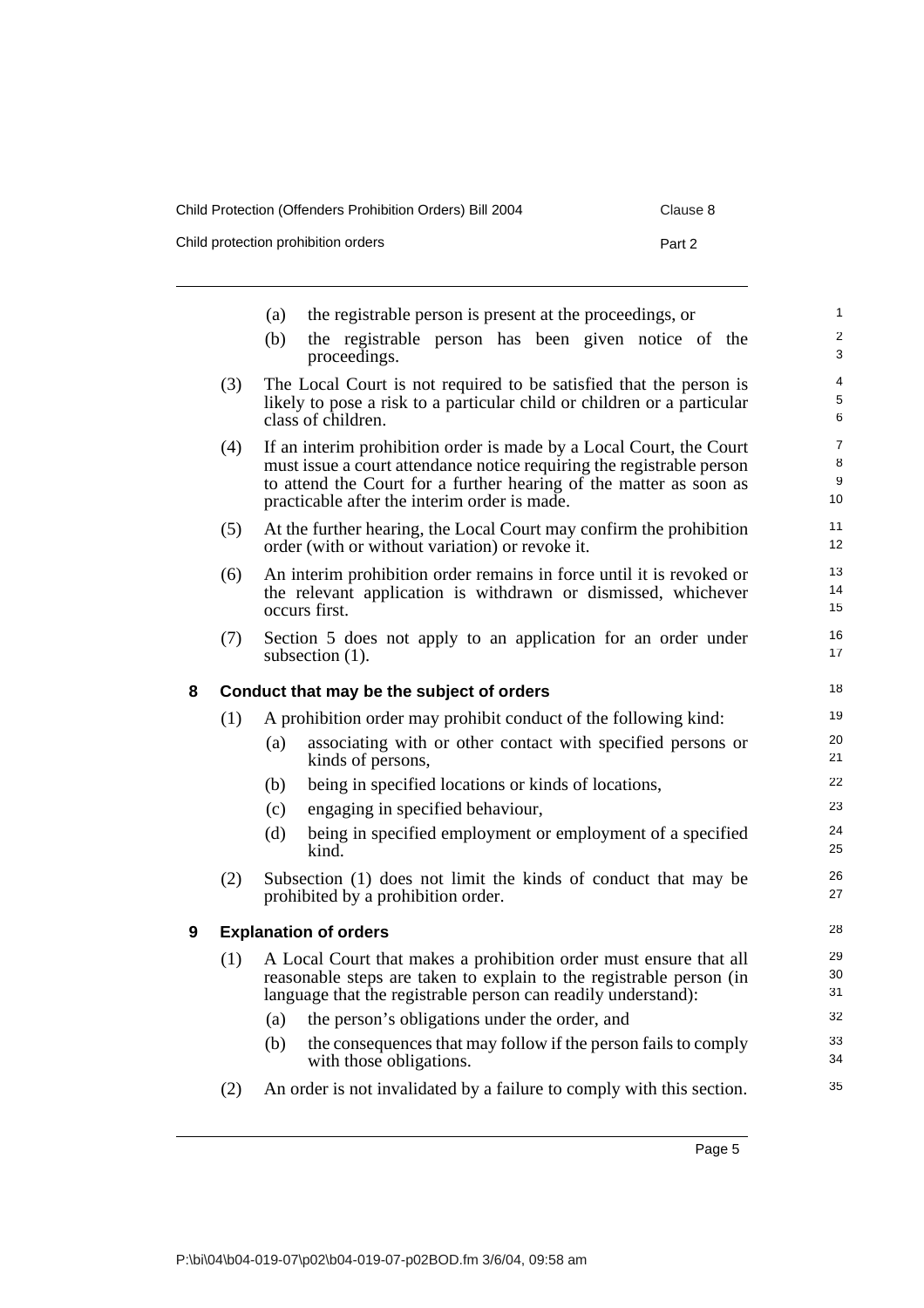Part 2 Child protection prohibition orders

#### <span id="page-13-0"></span>**10 Orders by consent**

(1) A Local Court may make a prohibition order (other than an interim prohibition order), without being satisfied as to the matters referred to in section 5, if the applicant and the registrable person consent to the making of the order.

- (2) A Local Court may make an interim prohibition order, without being satisfied as to the matters referred to in section 7, if the applicant and the registrable person consent to the making of the order.
- (3) The Local Court is not required to conduct a hearing before making an order under this section unless the Local Court is of the opinion that it is in the interests of justice to conduct the hearing.
- (4) Without limiting subsection (3), in determining whether it is in the interests of justice to conduct the hearing the Local Court may have regard to the following:
	- (a) whether the registrable person has obtained legal advice in relation to the order concerned,
	- (b) whether the person:
		- (i) has impaired intellectual functioning, or
		- (ii) is subject to a guardianship order (within the meaning of the *Guardianship Act 1987*), or
		- (iii) is illiterate, or is not literate in the English language, or
		- (iv) is subject to some other condition that may prevent the person from understanding the effect of giving consent to the order.
- (5) The registrar of a Local Court may not exercise the functions of a Local Court under this section.

#### <span id="page-13-1"></span>**11 Variation or revocation of prohibition orders**

- (1) An application may be made to a Local Court by the Commissioner of Police or a person subject to a prohibition order for an order varying or revoking a prohibition order.
- (2) The application must be accompanied by a copy of the relevant order, together with any variations to it that have been made under this Part.
- (3) A person subject to a prohibition order may not make an application except by leave of the Local Court. Leave may be granted only if the Local Court is satisfied that, having regard to changes in the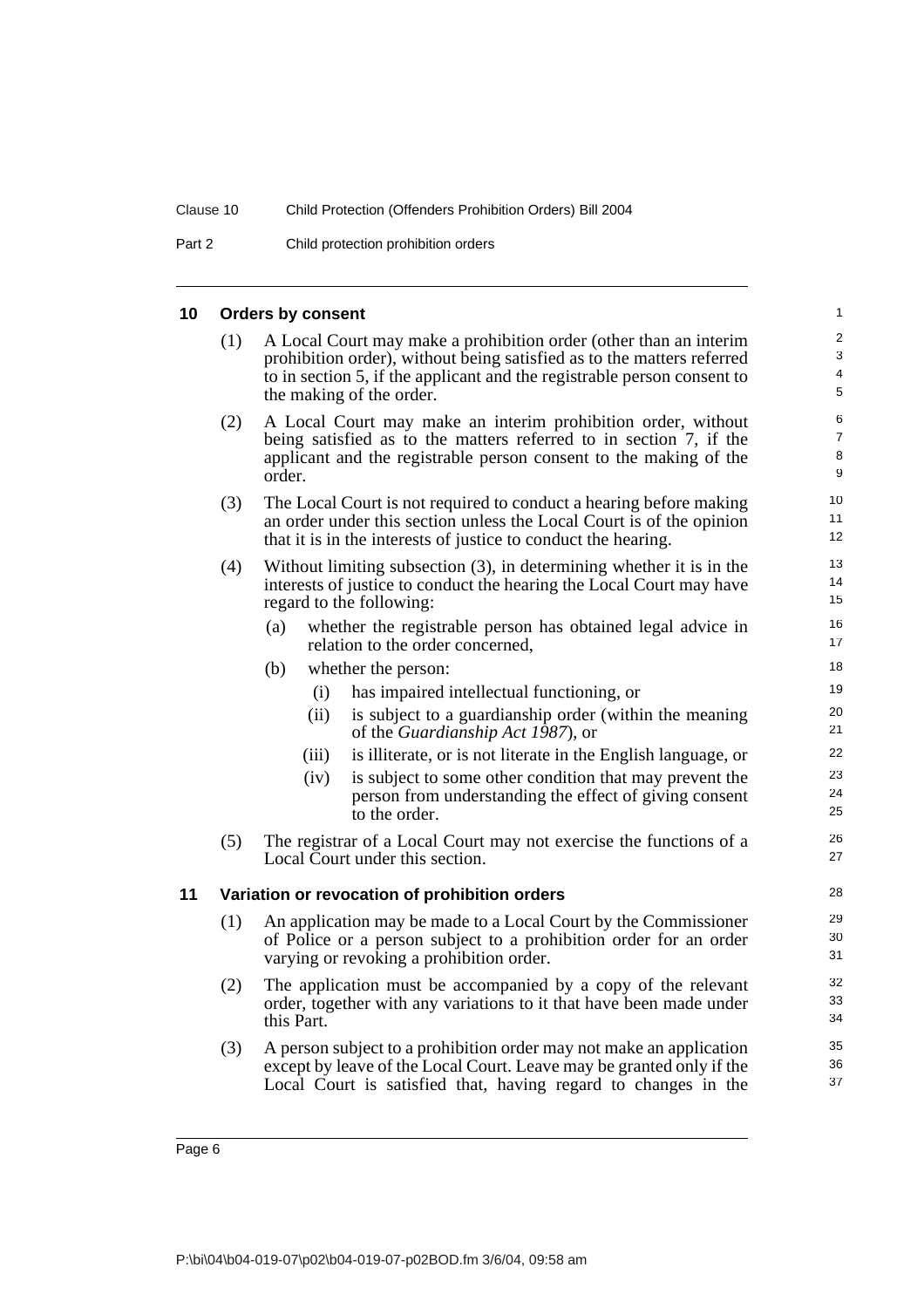| Child Protection (Offenders Prohibition Orders) Bill 2004 | Clause 12 |
|-----------------------------------------------------------|-----------|
| Child protection prohibition orders                       | Part 2    |

<span id="page-14-2"></span><span id="page-14-1"></span><span id="page-14-0"></span>

|    |     |          | applicant's circumstances since the order was granted or last varied,<br>it is in the interests of justice that leave be granted.                                                                                                                                                 | 1<br>2               |
|----|-----|----------|-----------------------------------------------------------------------------------------------------------------------------------------------------------------------------------------------------------------------------------------------------------------------------------|----------------------|
|    | (4) |          | The Local Court may dispose of the application:                                                                                                                                                                                                                                   | 3                    |
|    |     | (a)      | by varying or revoking the prohibition order, or                                                                                                                                                                                                                                  | 4                    |
|    |     | (b)      | by dismissing the application.                                                                                                                                                                                                                                                    | 5                    |
|    | (5) |          | For the purposes of an application under this section, the <i>respondent</i><br>to an application is:                                                                                                                                                                             | 6<br>7               |
|    |     | (a)      | in the case of an application made by the Commissioner of<br>Police, the registrable person subject to the prohibition order,<br>and                                                                                                                                              | 8<br>9<br>10         |
|    |     | (b)      | in the case of an application made by a registrable person<br>subject to a prohibition order, the Commissioner of Police.                                                                                                                                                         | 11<br>12             |
| 12 |     |          | Notification of orders made in absence of registrable person                                                                                                                                                                                                                      | 13                   |
|    |     |          | The registrar of a Local Court that makes or varies or revokes a<br>prohibition order against a registrable person in the absence of the<br>person must cause a copy of the order to be served on the person.                                                                     | 14<br>15<br>16       |
| 13 |     |          | <b>Contravention of orders</b>                                                                                                                                                                                                                                                    | 17                   |
|    | (1) |          | A person who is subject to a prohibition order must not, without<br>reasonable excuse, contravene the prohibition order.                                                                                                                                                          | 18<br>19             |
|    |     | or both. | Maximum penalty: 100 penalty units or imprisonment for 2 years,                                                                                                                                                                                                                   | 20<br>21             |
|    | (2) |          | A police officer may, without a warrant, arrest a person if the police<br>officer suspects on reasonable grounds that the person has<br>committed an offence under this section.                                                                                                  | 22<br>23<br>24       |
|    | (3) |          | A police officer who arrests a person under this section must, as<br>soon as is reasonably practicable, take the person before an<br>authorised person (within the meaning of the Criminal Procedure<br>Act 1986) to be dealt with according to law.                              | 25<br>26<br>27<br>28 |
| 14 |     |          | Applications not to be determined in public                                                                                                                                                                                                                                       | 29                   |
|    | (1) |          | Proceedings for an application under this Part must be heard in the<br>absence of the public.                                                                                                                                                                                     | 30<br>31             |
|    | (2) |          | Despite subsection (1), the Local Court hearing the proceedings<br>may, if it considers it to be appropriate, permit persons who are not<br>parties to the proceedings or their barristers, solicitors or<br>representatives to be present during the hearing of the proceedings. | 32<br>33<br>34<br>35 |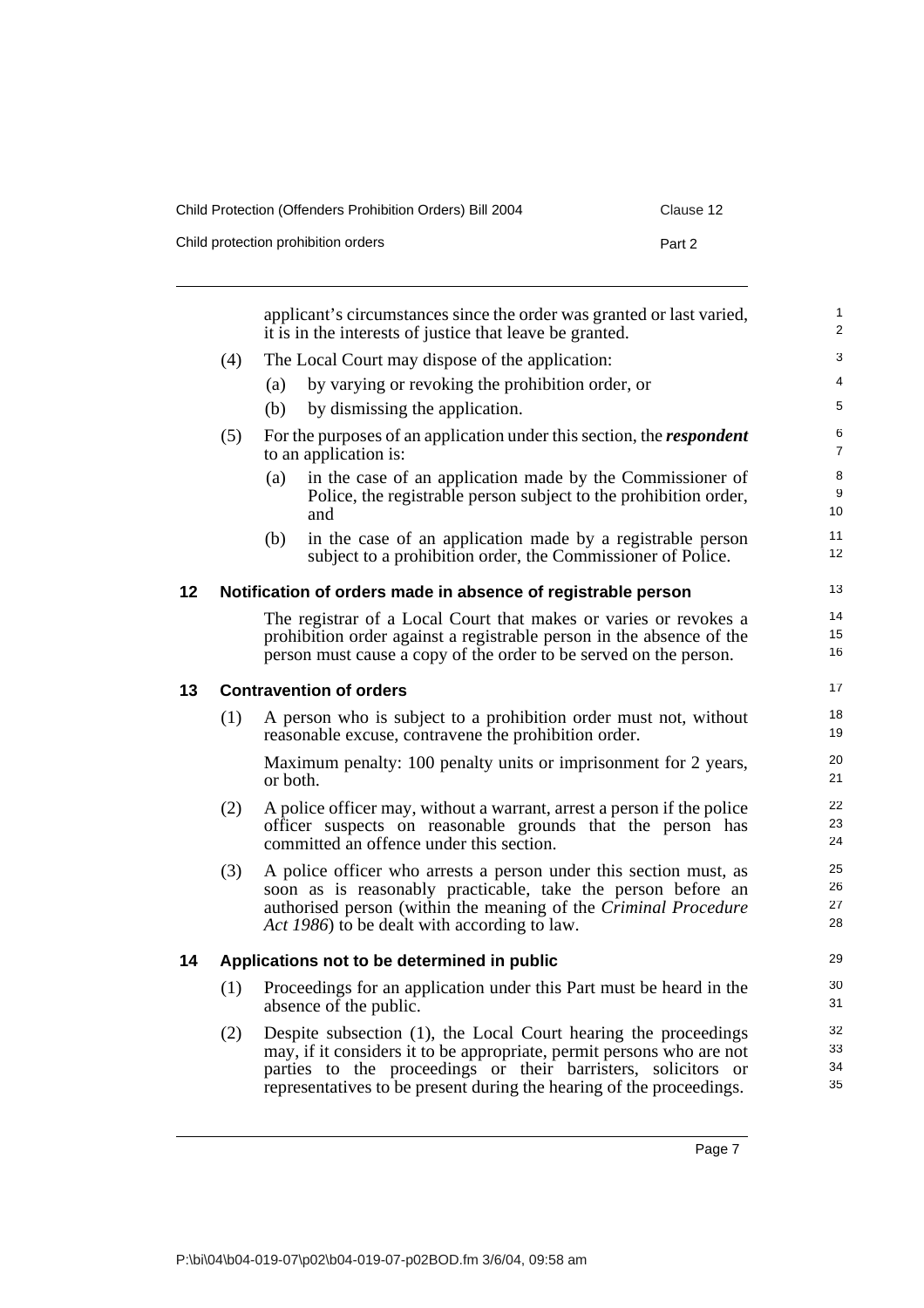Part 2 Child protection prohibition orders

#### <span id="page-15-0"></span>**15 Appeal does not stay order**

Despite any provision of the *Crimes (Local Courts Appeal and Review) Act 2001*, an appeal under that Act against an order made under this Act does not operate to stay the operation of the order unless the court to which the appeal is made so orders.

**Note.** Section 64 of the *Local Courts Act 1982* provides for a right of appeal against the making of an order under this Act. Section 63 of the *Crimes (Local Courts Appeal and Review) Act 2001* provides for a stay of orders on appeal.

#### <span id="page-15-1"></span>**16 Information relating to registrable persons**

- (1) For the purposes of determining whether to make an application under this Part, or making an application under this Part, the Commissioner of Police may, by notice in writing served on a government agency, direct the government agency to provide to the Commissioner, on or before a day specified in the notice, any information held by the agency that is relevant to the assessment of the risk posed by a registrable person to the lives or sexual safety of one or more children, or children generally.
- (2) A government agency is authorised and required to provide information requested under subsection (1) to the Commissioner of Police.
- (3) A government agency is not required to give information that is subject to legal or other professional privilege.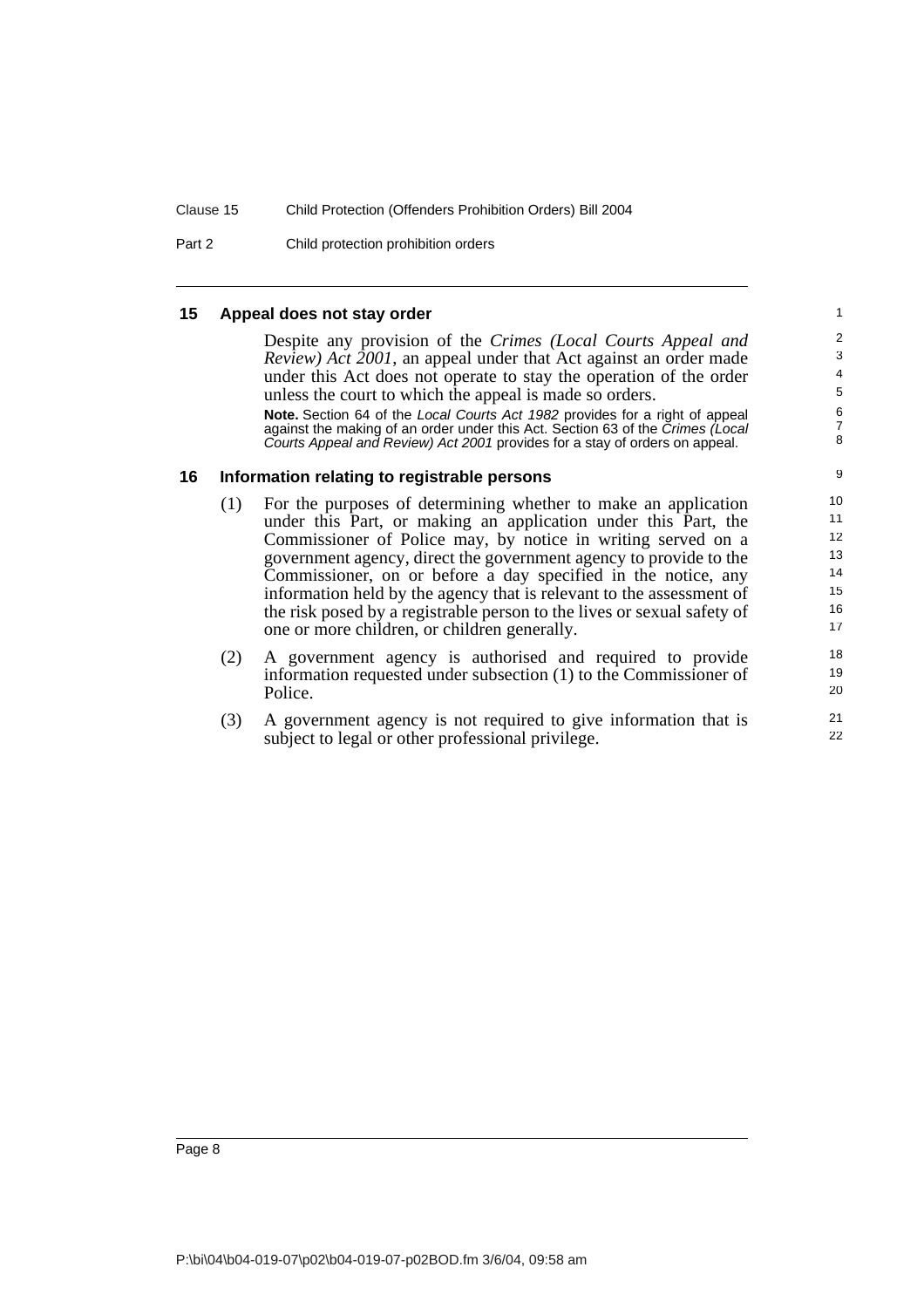Child Protection (Offenders Prohibition Orders) Bill 2004 Clause 17

Miscellaneous **Part 3** 

1

### <span id="page-16-0"></span>**Part 3 Miscellaneous**

#### <span id="page-16-1"></span>**17 Applications for orders against young registrable persons**

The Commissioner of Police may not delegate the function of making an application for a prohibition order against a young registrable person, or to vary or revoke any such prohibition order, to a person other than a member of NSW Police of the rank of inspector or above having responsibility for child protection matters.

**Note.** The Commissioner of Police may delegate his or her powers under section 31 of the *Police Act 1990*.

#### <span id="page-16-2"></span>**18 Restriction on publication of identity of registrable persons and victims**

- (1) A person must not publish in relation to any proceedings relating to an order under this Act:
	- (a) information that identifies or is reasonably likely to enable the identification of a person as the person against whom the order is sought or any such order is made,
	- (b) the name of any victim of a registrable offence committed by a registrable person,
	- (c) the name of any particular person referred to as a person at risk because of the conduct proposed to be prohibited,
	- (d) any matter reasonably likely to enable a person referred to in paragraph (b) or (c) to be identified.

Maximum penalty: 100 penalty units or imprisonment for 2 years, or both.

- (2) This section does not apply in relation to the publication of any matter with the authority of the Local Court to which the application was made or any publication by a person of his or her name.
- (3) This section does not apply in relation to the publication of any matter to any of the following persons:
	- (a) the registrable person,
	- (b) any other person or class of persons specified in the order concerned,
	- (c) any member of NSW Police or a member of a law enforcement agency of the Commonwealth or another State or Territory (including CrimTrac) in their official capacity,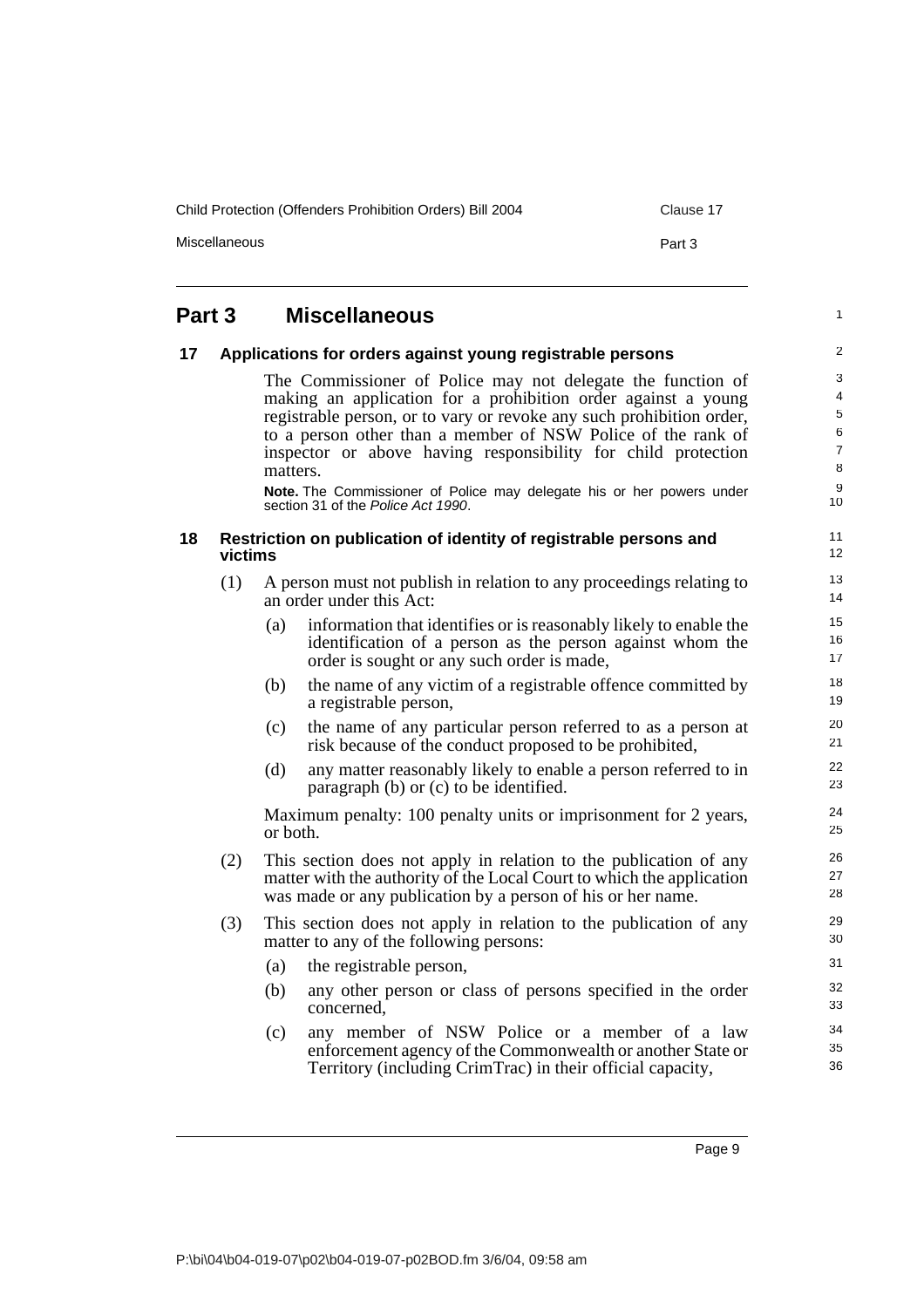Part 3 Miscellaneous

<span id="page-17-1"></span><span id="page-17-0"></span>

|    |     | (d) | any person involved in the administration of the order,                                                                                                                                                                                                                             |  |
|----|-----|-----|-------------------------------------------------------------------------------------------------------------------------------------------------------------------------------------------------------------------------------------------------------------------------------------|--|
|    |     | (e) | any member of staff of a government agency involved in the<br>assessment and management of a registrable person,                                                                                                                                                                    |  |
|    |     | (f) | any person for the purpose of an investigation of an alleged<br>breach of an order or to any person involved in proceedings<br>for any such breach,                                                                                                                                 |  |
|    |     | (g) | any other person to whom it is required or permitted to be<br>disclosed pursuant to any other Act or law.                                                                                                                                                                           |  |
| 19 |     |     | Recognition of prohibition orders made in other jurisdictions                                                                                                                                                                                                                       |  |
|    | (1) |     | Regulations may be made for or with respect to the recognition of<br>orders made by a court of a jurisdiction other than this State<br>(including jurisdictions outside Australia) that are similar in nature<br>to prohibition orders ( <i>corresponding prohibition orders</i> ). |  |
|    | (2) |     | In particular, regulations may be made for or with respect to the<br>following matters:                                                                                                                                                                                             |  |
|    |     | (a) | the recognition of corresponding prohibition orders in this<br>State,                                                                                                                                                                                                               |  |
|    |     | (b) | applications for recognition in this State of corresponding<br>prohibition orders,                                                                                                                                                                                                  |  |
|    |     | (c) | the conferral on registrars of Local Courts, or Local Courts, of<br>jurisdiction with respect to recognition in this State of<br>corresponding prohibition orders,                                                                                                                  |  |
|    |     | (d) | the modification of corresponding prohibition orders for the<br>purposes of recognition in this State,                                                                                                                                                                              |  |
|    |     | (e) | the effect of recognition of corresponding prohibition orders<br>in this State,                                                                                                                                                                                                     |  |
|    |     | (f) | the conferral on Local Courts of jurisdiction with respect to<br>the variation or revocation of corresponding prohibition<br>orders.                                                                                                                                                |  |
| 20 |     |     | Nature of proceedings for offences                                                                                                                                                                                                                                                  |  |
|    |     |     | Proceedings for an offence under this Act or the regulations may be<br>dealt with summarily before a Local Court.                                                                                                                                                                   |  |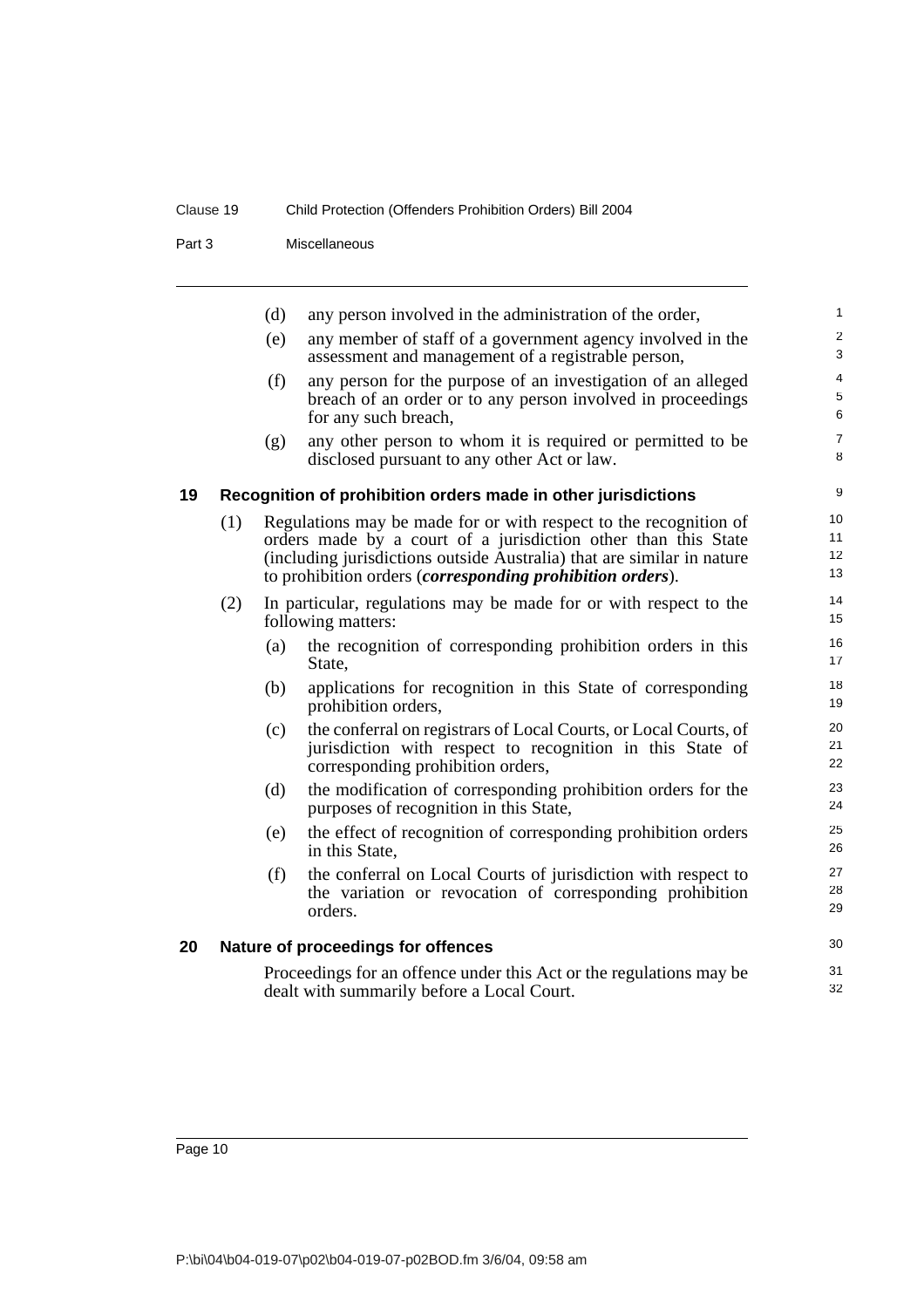| Child Protection (Offenders Prohibition Orders) Bill 2004 | Clause 21 |
|-----------------------------------------------------------|-----------|
| <b>Miscellaneous</b>                                      | Part 3    |

## <span id="page-18-0"></span>**21 Regulations**

years.

<span id="page-18-2"></span><span id="page-18-1"></span>

|    | (1) | The Governor may make regulations, not inconsistent with this Act,  | 2              |
|----|-----|---------------------------------------------------------------------|----------------|
|    |     | for or with respect to any matter that by this Act is required or   | 3              |
|    |     | permitted to be prescribed or that is necessary or convenient to be | $\overline{4}$ |
|    |     | prescribed for carrying out or giving effect to this Act.           | 5              |
|    | (2) | A regulation may create an offence punishable by a penalty not      | 6              |
|    |     | exceeding 50 penalty units.                                         | $\overline{7}$ |
| 22 |     | <b>Amendment of other Acts</b>                                      | 8              |
|    |     | Each Act specified in Schedule 1 is amended as set out in that      | 9              |
|    |     | Schedule.                                                           | 10             |
| 23 |     | <b>Savings and transitional provisions</b>                          | 11             |
|    |     | Schedule 2 has effect.                                              | 12             |
| 24 |     | <b>Review of Act</b>                                                | 13             |
|    | (1) | The Minister is to review this Act to determine whether the policy  | 14             |
|    |     | objectives of the Act remain valid and whether the terms of the Act | 15             |
|    |     | remain appropriate for securing those objectives.                   | 16             |
|    | (2) | The review is to be undertaken as soon as possible after the period | 17             |
|    |     | of 5 years from the date of assent to this Act.                     | 18             |
|    | (3) | A report on the outcome of the review is to be tabled in each House | 19             |

<span id="page-18-3"></span>of Parliament within 12 months after the end of the period of 5

1

20 21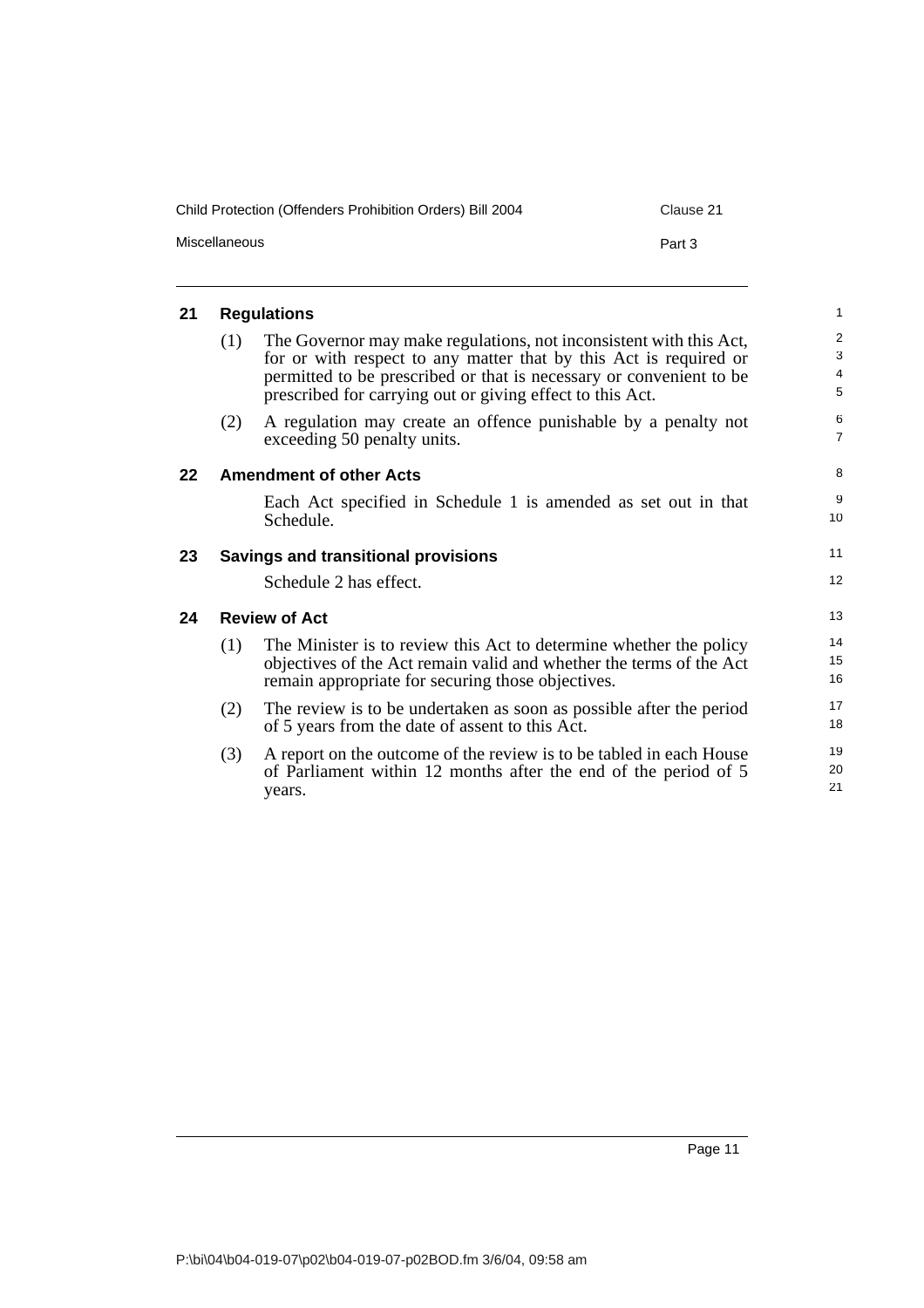<span id="page-19-0"></span>

| <b>Schedule 1 Amendment of other Acts</b><br>(Section 22) |            |                    |                                                                                                                                                                                                                                                                                    |                            |  |
|-----------------------------------------------------------|------------|--------------------|------------------------------------------------------------------------------------------------------------------------------------------------------------------------------------------------------------------------------------------------------------------------------------|----------------------------|--|
| 1.1                                                       |            |                    | <b>Child Protection (Offenders Registration) Act 2000 No 42</b>                                                                                                                                                                                                                    | 3                          |  |
|                                                           |            |                    |                                                                                                                                                                                                                                                                                    | 4                          |  |
|                                                           |            | <b>Section 20A</b> |                                                                                                                                                                                                                                                                                    |                            |  |
|                                                           |            |                    | Insert after section 20:                                                                                                                                                                                                                                                           | 5                          |  |
|                                                           | <b>20A</b> |                    | Application of reporting obligations to persons subject to child<br>protection prohibition orders                                                                                                                                                                                  | 6<br>$\overline{7}$        |  |
|                                                           |            | (1)                | If a child protection prohibition order is made against a<br>registrable person, the reporting obligations of the registrable<br>person recommence or continue to apply to the registrable<br>person for the term of the order, despite any other provision<br>of this Act.        | 8<br>9<br>10<br>11<br>12   |  |
|                                                           |            | (2)                | Subsection (1) does not affect any period of the application of<br>reporting obligations to a registrable person under this Act<br>that exceeds the period for which a prohibition order is in<br>force.                                                                           | 13<br>14<br>15<br>16       |  |
|                                                           |            | (3)                | A person whose reporting obligations are recommenced by<br>this section must notify the Commissioner of Police of the<br>person's relevant personal information not later than 28 days<br>after the order is made or within such other period as the<br>regulations may prescribe. | 17<br>18<br>19<br>20<br>21 |  |
|                                                           |            | (4)                | The regulations may prescribe the manner in which<br>information is to be notified under this section.                                                                                                                                                                             | 22<br>23                   |  |
|                                                           |            | (5)                | In this section, <i>child protection prohibition order</i> means a<br>prohibition order within the meaning of the Child Protection<br>(Offenders Prohibition Orders) Act 2004.                                                                                                     | 24<br>25<br>26             |  |
| 1.2 <sub>2</sub>                                          |            |                    | <b>Commission for Children and Young People Act 1998 No 146</b>                                                                                                                                                                                                                    | 27                         |  |
| $[1]$                                                     |            |                    | <b>Section 33 Definitions</b>                                                                                                                                                                                                                                                      | 28                         |  |
|                                                           |            |                    | Insert in alphabetical order in section 33 (1):                                                                                                                                                                                                                                    | 29                         |  |
|                                                           |            |                    | child protection prohibition order means a prohibition order<br>within the meaning of the Child Protection (Offenders<br>Prohibition Orders) Act 2004, and includes an order which<br>has expired or been revoked.                                                                 | 30<br>31<br>32<br>33       |  |

 $\ddot{\phantom{a}}$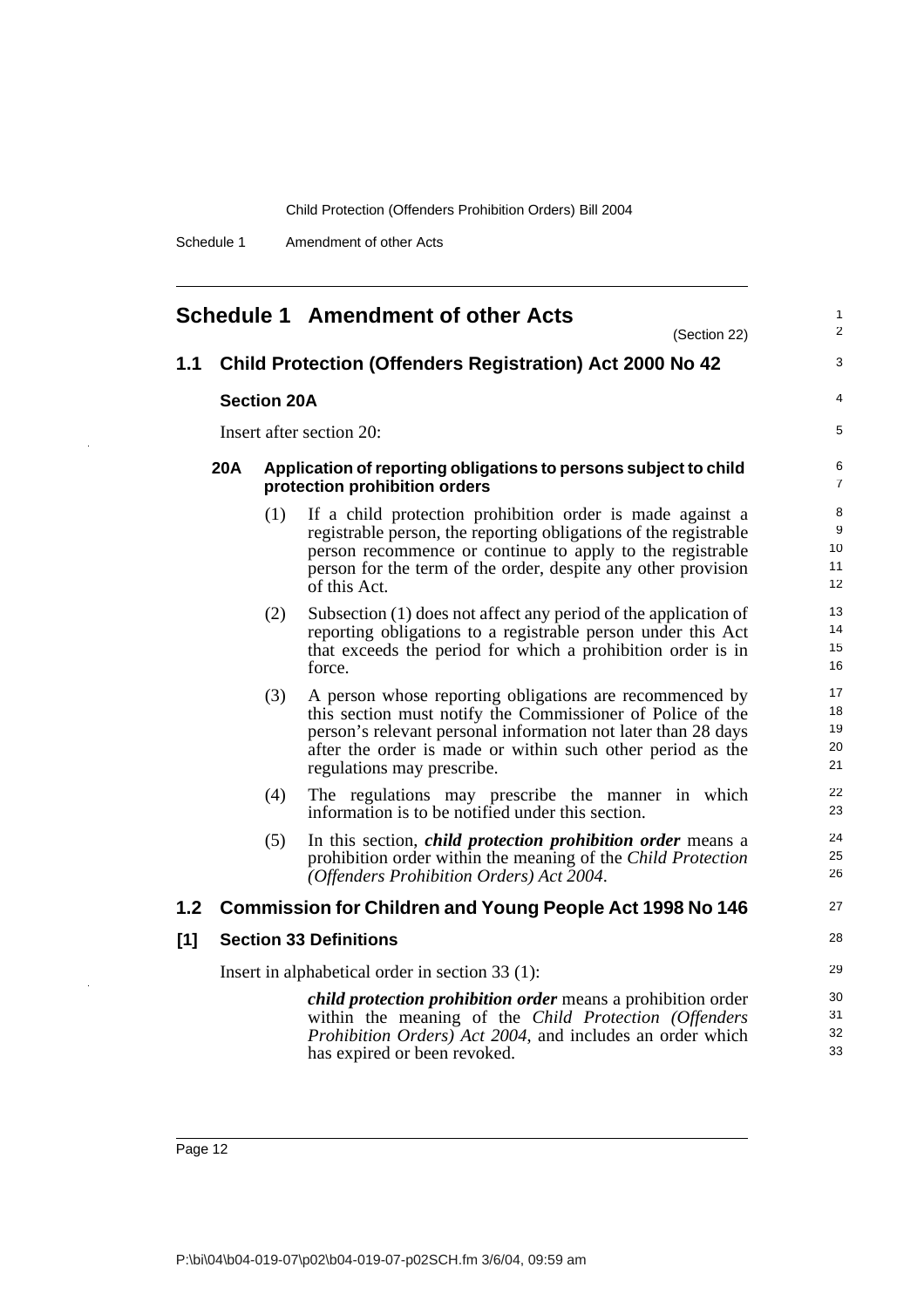Amendment of other Acts Schedule 1

| [2]   | Section 34 Nature of employment screening                                                       |                                                                                                                                                                                                                                                  | 1                            |
|-------|-------------------------------------------------------------------------------------------------|--------------------------------------------------------------------------------------------------------------------------------------------------------------------------------------------------------------------------------------------------|------------------------------|
|       |                                                                                                 | Insert ", for any child protection prohibition orders made against the<br>person" after "person" where secondly occurring in section 34 (a).                                                                                                     | $\overline{\mathbf{c}}$<br>3 |
| $[3]$ | screening                                                                                       | Section 36 Functions of Commission in respect of employment                                                                                                                                                                                      | 4<br>5                       |
|       |                                                                                                 | Insert ", child protection prohibition orders made against any person" after<br>"person" where firstly occurring in section $36(1)(a)$ .                                                                                                         | 6<br>7                       |
| [4]   | Section 38 Notification of information relating to relevant criminal<br>records or other orders |                                                                                                                                                                                                                                                  | 8<br>9                       |
|       |                                                                                                 | Insert "or any child protection prohibition orders in respect of persons,"<br>after "persons," where secondly occurring in section 38 (1).                                                                                                       | 10<br>11                     |
| 1.3   | Evidence (Children) Act 1997 No 143                                                             |                                                                                                                                                                                                                                                  | 12                           |
| [1]   | <b>Section 3 Definitions</b>                                                                    |                                                                                                                                                                                                                                                  | 13                           |
|       |                                                                                                 | Insert in alphabetical order in section $3(1)$ :                                                                                                                                                                                                 | 14                           |
|       |                                                                                                 | <i>child protection prohibition order</i> means a prohibition order<br>within the meaning of the Child Protection (Offenders<br>Prohibition Orders) Act 2004, and includes an interim child<br>protection prohibition order made under that Act. | 15<br>16<br>17<br>18         |
| [2]   | Section 17 Proceedings to which Part applies                                                    |                                                                                                                                                                                                                                                  | 19                           |
|       |                                                                                                 | Insert at the end of section $17$ (d):                                                                                                                                                                                                           |                              |
|       |                                                                                                 | , and                                                                                                                                                                                                                                            | 21                           |
|       | (e)                                                                                             | a proceeding in relation to an application for a child<br>protection prohibition order or to vary or revoke any<br>such order or a proceeding in relation to a contravention<br>of any such order.                                               | 22<br>23<br>24<br>25         |
| $[3]$ | Section 27 Children have a right to presence of a supportive<br>person while giving evidence    |                                                                                                                                                                                                                                                  | 26<br>27                     |
|       | Insert at the end of section $27(1)(d)$ :                                                       |                                                                                                                                                                                                                                                  | 28                           |
|       |                                                                                                 | , and                                                                                                                                                                                                                                            | 29                           |
|       | (e)                                                                                             | a proceeding in relation to an application for a child<br>protection prohibition order or to vary or revoke any<br>such order.                                                                                                                   | 30<br>31<br>32               |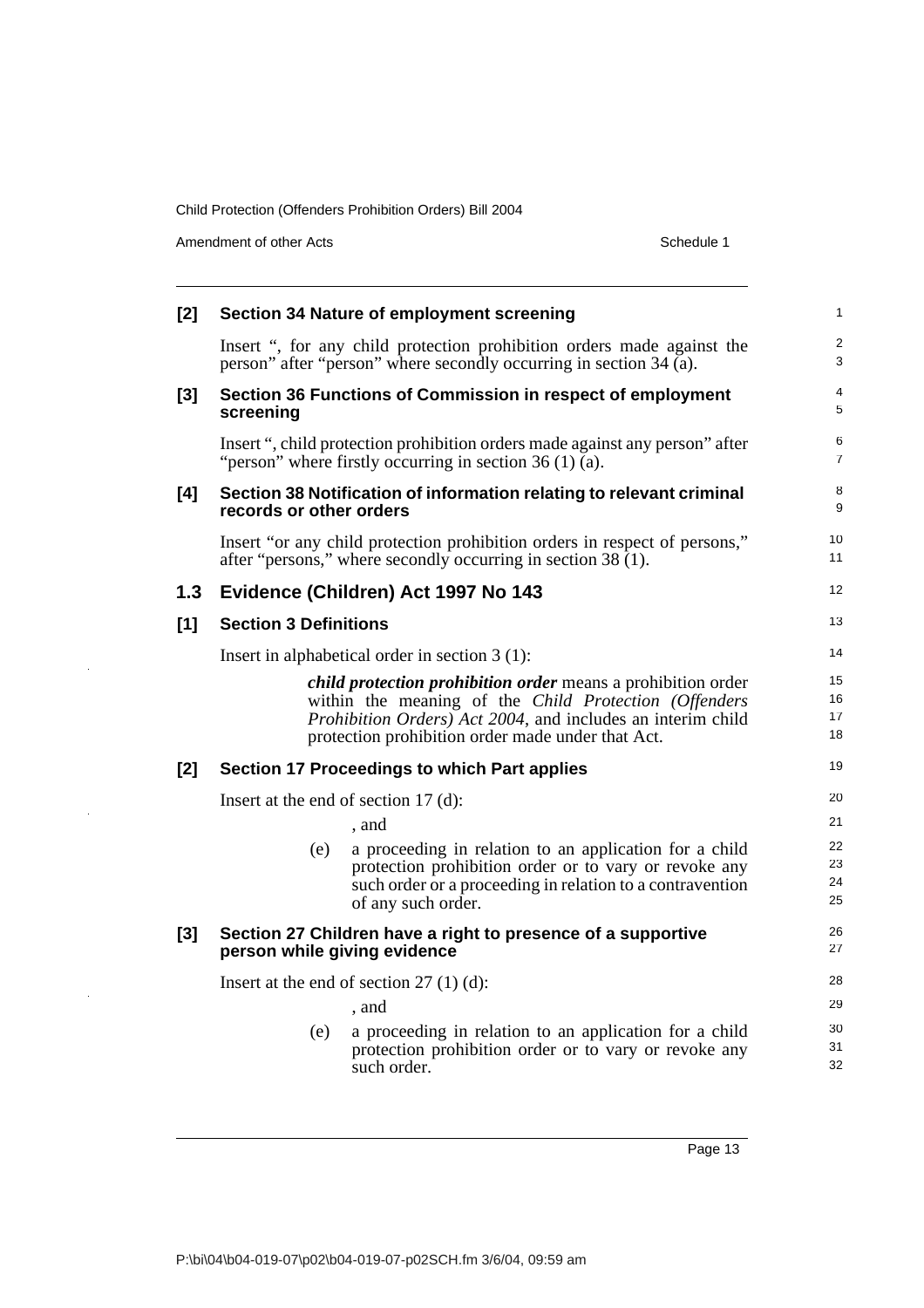Schedule 1 Amendment of other Acts

|  | 1.4 Local Courts Act 1982 No 164<br>Section 36 Proceedings to which Part does not apply<br>Insert after section $36(2)$ (b): |  |
|--|------------------------------------------------------------------------------------------------------------------------------|--|
|  |                                                                                                                              |  |
|  |                                                                                                                              |  |